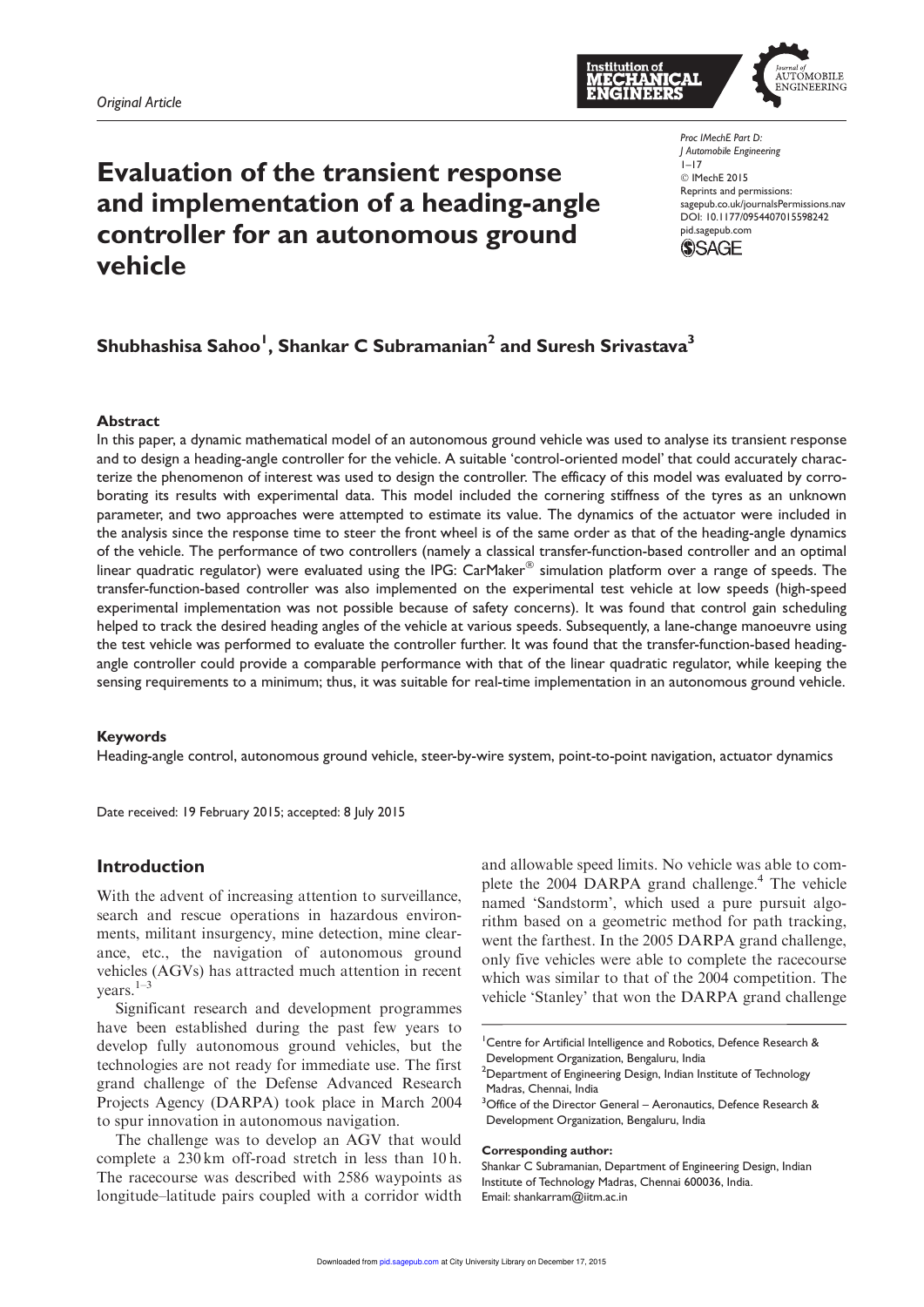in 2005 used a steering control law based on a kinematic bicycle model. 'Boss', the autonomous vehicle that won the DARPA Urban Challenge in 2007, used a predictive control strategy to complete the 96 km urban racecourse in less than 6 h. The steering controller was developed on the basis of a kinematic model of the vehicle, including a time delay and rate limits on the steering wheel.<sup>5</sup>

The dynamic response of the vehicle plays a significant role in designing the lateral controller for an AGV since it depends on the vehicle parameters, the road information and also the steering actuator dynamics. To analyse the behaviour of the vehicle in various driving conditions, different types of vehicle model are available in commercial vehicle simulation software packages such as ADAMS/Car,  $CarSim<sup>TM</sup>$  and IPG/ CarMaker . However, it is usually difficult to obtain the values of all the parameters used in the simulations from vehicle manufacturers. Furthermore, most of these software packages use the 'magic formula'<sup>6</sup> or other semiempirical tyre models. In reality, an extensive experimental facility is required to determine the coefficient values used in these tyre models. Although a simulation model is an abstraction of the actual system, the controllers are designed relative to these models and then deployed on the real system. Therefore, the accuracy of the performance of the controller depends on, among other factors, the accuracy of the parameter values used in that model. Hence, a vital step in controller design is the development of a suitable 'control-oriented model' which can accurately characterize the phenomenon of interest while ensuring that the developed controller is tractable for real-time implementation.

Continuum motion generation algorithms have not taken into account the effects of the slip angle of the vehicle, the ground–wheel interaction, the steering actuator dynamics and the control gain limits at the level of primitive motions. Dubins<sup>7</sup> showed that a sequence of three path segments, which are either an arc of a circle or a straight-line segment, is the shortest path for a forward-moving vehicle at a constant speed. Later, Reeds and Shepp<sup>8</sup> generalized this result to forward and backward motions and defined a set of 48 paths which contains the optimal path. Schroder et al.<sup>9</sup> used the Dubins method with different start circles and goal circles for path planning of cognitive vehicles using risk maps. These studies have been restricted to line and arc primitives based on the quest for the shortest path. In these methods, the steering angle was also assumed to change instantaneously during transition between consecutive path curvatures. Therefore, if the actual motion is admissible or even possible at all, a greater control effort is required at the implementation level. By using a dynamic model of the vehicle, a significant source of error can be eliminated at the planning level rather than reactively at the implementation level.

Coombs et al.<sup>10</sup> commanded an  $\overrightarrow{AGV}$  to follow a set of simple straight-line segmented obstacle-free paths. They found that their approach worked well at low speeds but was unstable at higher speeds. Latencies associated with sensor update rates and discretization of the path contributed to the problem. For a longitudinal speed of the vehicle greater than 7.5 m/s, they used sequences of segmented clothoidal paths by simulating the vehicle trajectories resulting from a sequence of steering rate commands and a range of vehicle speeds. However, they have not discussed much about the implementation and control aspects. In related work, Suppachai et al. $^{11}$  demonstrated control of the heading angle of a vehicle at speeds of 1 m/s and 3 m/s. Since the steering actuator dynamics were not considered while designing the controllers, the reference path waypoints were also found to change more quickly than the rate at which the steering wheel can turn. Lee et al. $^{12}$ applied system identification techniques to obtain a system model after receiving the data from the Differential Global Positioning System and an electric compass. While simulating the model, a first-order linear transfer function was used as the dynamic model for the steering actuator. The overshoots in the yaw angles with both a proportional–integral–derivative controller and an  $H_{\infty}$  controller were more than 10% for a step response. Therefore, it is important to design a controller that considers the steering actuator dynamics accurately together with the appropriately estimated model parameters.

Many estimation methods available in the literature had assumed that the steering angle, the side-slip angle and the yaw rate are measured or observed. Many of these estimation methods were simulated in commercially available software packages.<sup>13</sup> In the case of real applications and practical implementation, a specific and expensive device is required to measure the lateral velocity of the vehicle's side-slip angle. A comparatively expensive wheel force measurement is required to measure the lateral force or the lateral acceleration of the vehicle. In addition to that, a large-area test facility is also required to test the validity of these methods at higher speeds.

Wesemeier and Isermann $14$  described a method of estimating the cornering stiffness of the tyres from the measurement of the vehicle speed, the lateral acceleration, the yaw rate and the vehicle's side-slip angle. The advantage of the method is that the cornering stiffness together with the centre of gravity (CG) of the vehicle can be measured simultaneously without any knowledge of the moment of inertia of the vehicle. However, a special optical sensor is required to measure the sideslip angle of the vehicle.

Sierra et al.<sup>15</sup> proposed several methods to estimate the cornering stiffness on the basis of the simulation data from the bicycle model and the CarSim software. Each method has its own specific advantages and limitations related to practical implementations. Among those methods, except for the beta-less method $^{16}$  (i.e. a method which does not depend on the side-slip angle), all other methods require the lateral velocity of the vehicle (or, equivalently, the side-slip angle), which is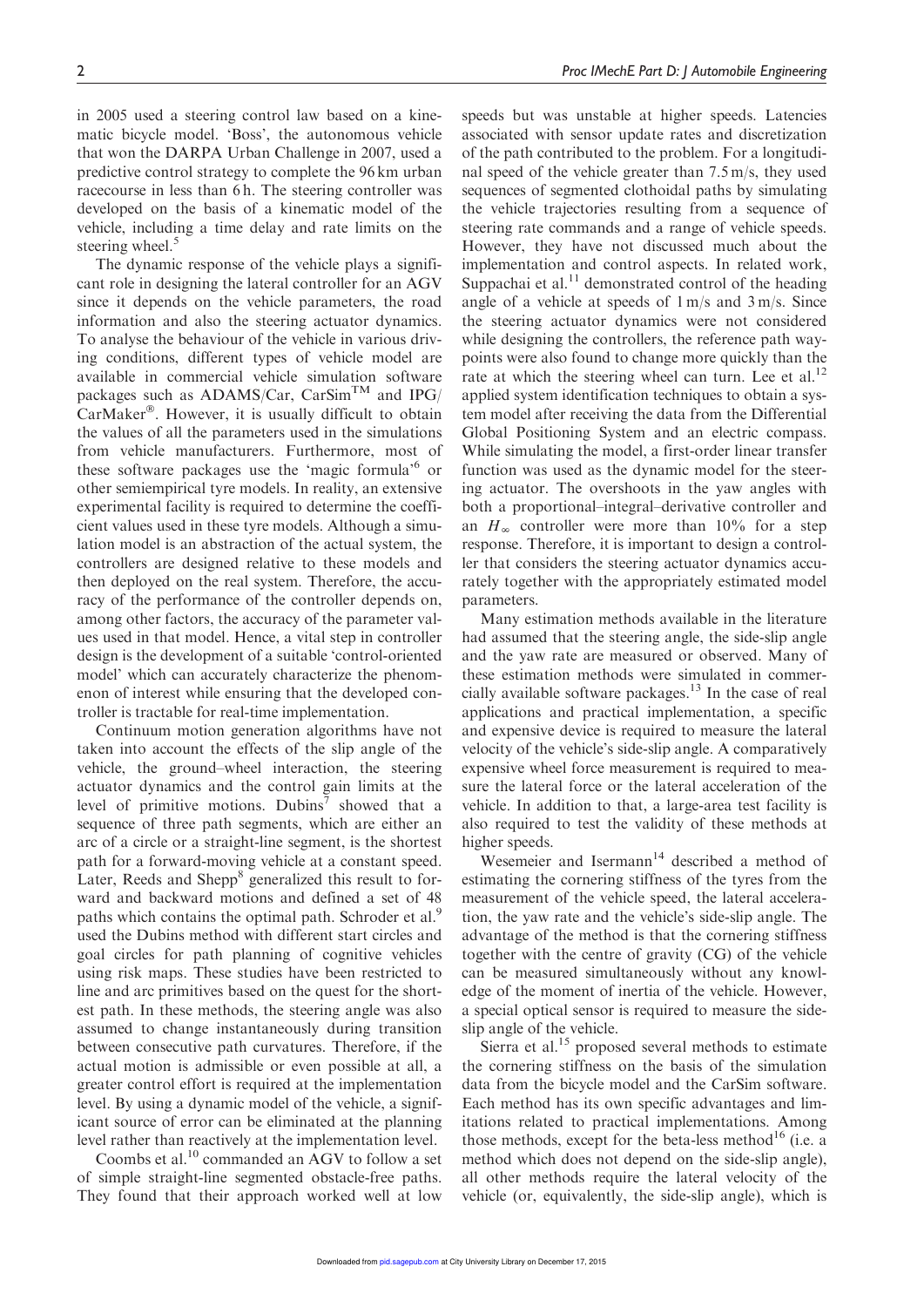difficult to measure reliably in real scenarios. In addition, these methods are under-determinate in nature, and persistent excitation is required to obtain accurate results.

Kutluay and Winner<sup>17</sup> presented a survey on the validation of simulation models for vehicle dynamics. They reported that, although simulation environments and mathematical theories on vehicle dynamics are well established, the methodical link between the experimental test data and the validity analysis of the simulation model is still lacking. They claimed that neither a standard in experimentation and data-handling processes in the modelling of vehicle dynamics nor a standard reasoning process in the modelling application of vehicle dynamics exists in validation analysis. The validation criteria are dependent on the application, and the datahandling methods are dependent on the chosen manoeuvres.

Kazemi and Shirazi<sup>18</sup> presented the simulation of a four-wheel steering vehicle with sliding-mode control. The desired yaw rate was used as the reference input for designing the control system. It was observed from simulations that the improvement in the handling of sliding-mode control is more effective at higher speeds (40–60 m/s). However, there was a steady-state error in J-turn and fishhook manoeuvres with both a two-wheel steering vehicle and a four-wheel steering vehicle with sliding-mode control.

Ba et al.<sup>19</sup> developed a controller based on the recursive optimized version of the predictor-based subspace identification method in which the vehicle model can be identified from input–output data. In comparison with traditional predictive controllers, the proposed methods are effective for vehicle control in the linear domain. However, because of the many matrix operations and recursive identification at each step, there was a time delay for vehicle control, and the action of the controllers was not sufficiently fast to track the rapidly changing desired values.

Du et al.<sup>20</sup> designed a velocity-dependent controller where the range of forward velocities was varied from 10 m/s to 40 m/s. Numerical simulations were carried out using the planar two-degree-of-freedom (2DOF) vehicle dynamics model with the non-linear Dugoff tyre model to validate the effectiveness of the proposed controller. As the side-slip angle was controlled to within 2°, the corrected linear tyre model could cover most road conditions, and the designed controller made the lateral dynamics of the vehicle insensitive to the variation in road conditions. However, vehicle rollover was not considered in the simulations of the J-turn manoeuvre, which was produced from the ramp steering input (the maximum is  $6^{\circ}$ ) at a much higher speed.

Mirzaei<sup>21</sup> presented a model for vehicle handling based on the linear 2DOF model. The tyre and road conditions were tracked by the direct yaw moment control system. When the side-slip was controlled in the simulations, the yaw rate response was autonomously restricted, and consequently the whole vehicle motion became stable. However, because of the impracticality of the direct measurement of the side-slip angle, online estimation of this state variable must be made.

Attia et al. $^{22}$  proposed non-linear model predictive control for simultaneous longitudinal control and lateral control. The whole control strategy was tested using simulations showing the effectiveness of the approach.

Janbakhsh et al. $^{23}$  proposed a new method of nonlinear adaptive dynamic surface sliding control for simultaneous vehicle-handling and path-tracking improvement through simulations of a steer-by-wire system. The constant sliding gain in the traditional sliding-mode scheme was replaced with a time-variant value estimated through an adaptation law.

Yakub and Mori<sup>24</sup> showed that model predictive control was more useful than linear quadratic control for multi-variable systems and for systems with constraints. However, when the vehicle behaviour was simulated on a low-road-adhesion surface, there was a trade-off for the controllers to achieve the target for two tracking outputs with one control signal.

From the literature survey, it was found that most studies related to heading-angle control for an AGV were simulations without practical implementation. A challenge is the measurement of the side-slip angle for real-time implementation. In order to address this important issue, this study compared the performances of two controllers; the first controller is a classical transfer-function-based proportional controller and the second is a controller based on the linear quadratic regulator (LQR). The classical transfer-function-based controller does not require the measurement of the sideslip angle for its implementation, while the LQR controller does requires the measurement of the side-slip angle. Given the difficulties in measuring the side-slip angle of the test vehicle, the LQR framework was evaluated using the IPG: CarMaker simulation platform. However, the proportional controller was implemented on this simulation platform as well as on the experimental test vehicle. It was found that the proportional controller can provide a comparable performance with respect to the LQR controller, which renders it suitable for real-time implementation. This is an important finding from this study since it prescribes the use of a simple proportional controller for real-time heading-angle control of an AGV, which does not require the measurement of the side-slip angle while providing a good performance.

Overall, this paper presents the development and real-time implementation of a heading-angle controller for an AGV using a control-oriented model that can accurately characterize the phenomenon. A linear 2DOF vehicle model, together with a suitable steering actuator model, was considered for this purpose. Two approaches were used to estimate the cornering stiffness of the tyres. The performance of the model with estimated parameters was evaluated using experimental data. The two controllers were designed and the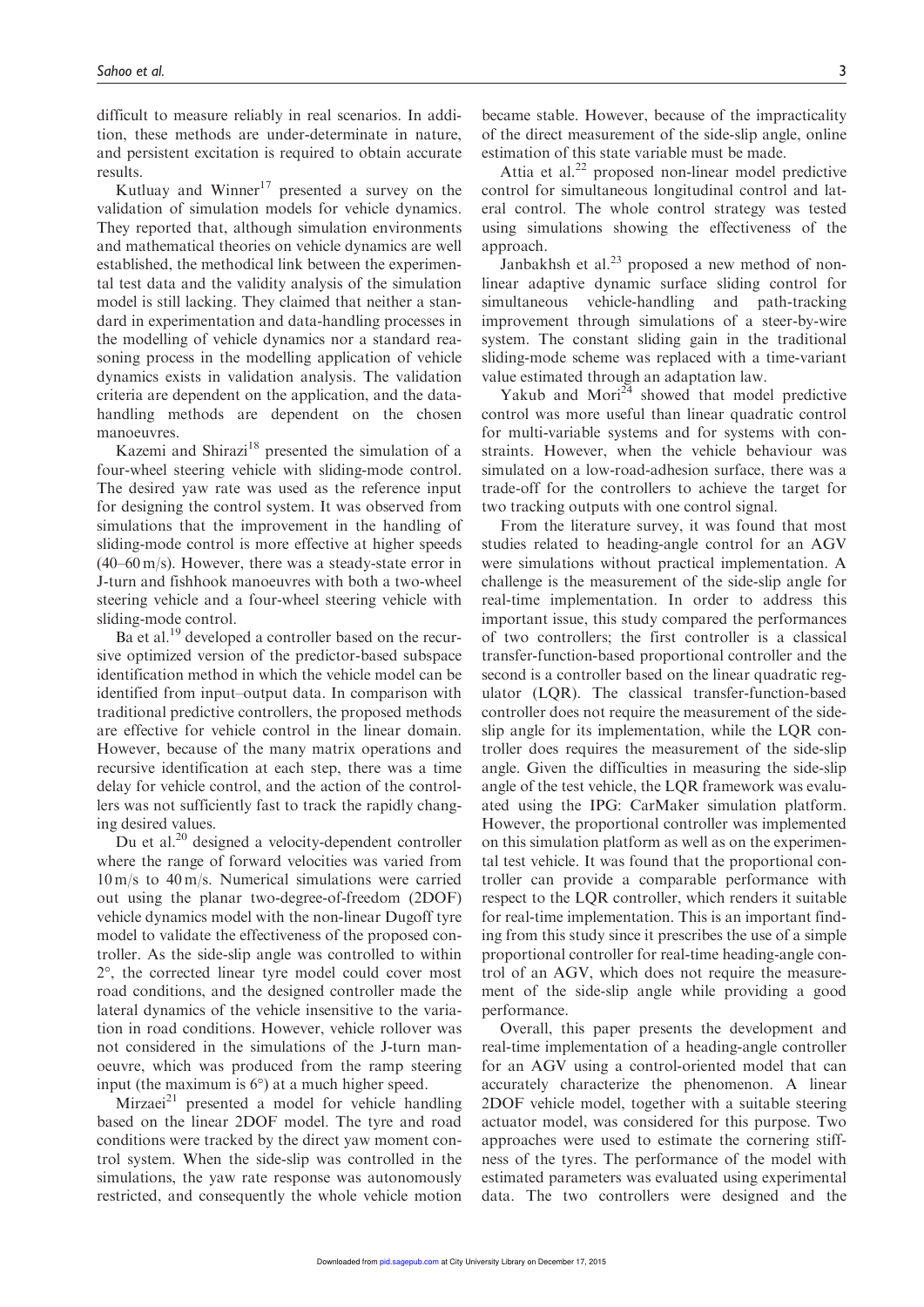controller gains were scheduled with respect to the longitudinal speed of the vehicle to improve the tracking performance. Finally, the proportional controller was implemented on an AGV equipped with the Global Positioning System (GPS) and an inertial measurement unit (IMU) to evaluate its real-time performance.

### Test vehicle

In this study, a commercially available four-wheeled battery-operated vehicle was modified for use as the test vehicle. The front and top parts of the vehicle body were modified to accommodate the necessary electronics and sensors. Electric power was supplied from a 48 V d.c. battery bank that can drive the vehicle with a maximum speed of 20 km/h. The test platform after modification and mounting of the equipment is shown in Figure 1.

The steering system is a self-adjusting rack-andpinion steering system. To control the heading, the conventional steering system was converted to a drive-bywire system by installing a d.c. motor (Maxon RE-40) with a 156:1 reduction gear ratio at the steering shaft. The rotation of the steering shaft can be measured using the encoder attached to the steering actuator. The steering actuator was connected to the steering shaft with the help of spur gears with a gear reduction ratio of 1.47. The standard rack-and-pinion steering system of the vehicle has a gear ratio of 15.5. The vehicle controller interprets the position of the accelerator pedal mechanism to control the wheel motor speed. This was modified to accept an input voltage generated from a higher-level controller rather than from the accelerator pedal itself.

The primary means of localization is by the use of the GPS. NovAtel's GPS-702-GGL antenna allows improved positioning accuracy provided by L-band technology. It was mounted on the roof of the vehicle. To cater for probable eventualities such as GPS inaccuracy, outage or denial, the system also has an accurate inertial navigation system (INS) onboard, which augments and is augmented by the GPS. The INS consists of a gyro-stabilized compass and an iMAR-FSAS. The iMAR-FSAS is a tactical-grade IMU from iMAR GmbH. The IMU measurements were sent to the NovAtel synchronized position attitude navigation  $(SPAN)$ -enabled ProPak-V3<sup>TM</sup> GPS receiver to generate reliable position, velocity and attitude measurements<sup>25</sup> up to 200 Hz.

### Simulation model of the vehicle dynamics

This section describes the mathematical modelling process to obtain the heading-angle transfer function and the model of the steering subsystem under the following assumptions. Pitching and rolling motions were ignored. At low speeds, aerodynamic drag was neglected. Further, in most of the manoeuvres such as a lane change, step steering and a constant-radius turn, the longitudinal speed of the vehicle remains almost constant. In addition to the aforementioned assumptions, when the weight is equally distributed on either side of the vehicle, the well-known dynamic bicycle model can be used. This model combines the effects of the two wheels on the same axle and treats them as a single wheel. A schematic diagram of the bicycle model considered in this study is shown in Figure 2.

The lateral position of the vehicle is measured along the lateral axis of the vehicle, and the yaw angle of the vehicle is measured with respect to the global  $X$  axis. The 2DOFs are represented by the vehicle's lateral position y and the vehicle's heading angle  $\theta$ . The lateral force at the tyre–road interface depends on the slip



Figure 1. Test vehicle.

UPS: uninterruptible power supply; IMU: inertial measurement unit; GPS: Global Positioning System; 3D: three-dimensional; 2D: two-dimensional; SBW: steer-by-wire.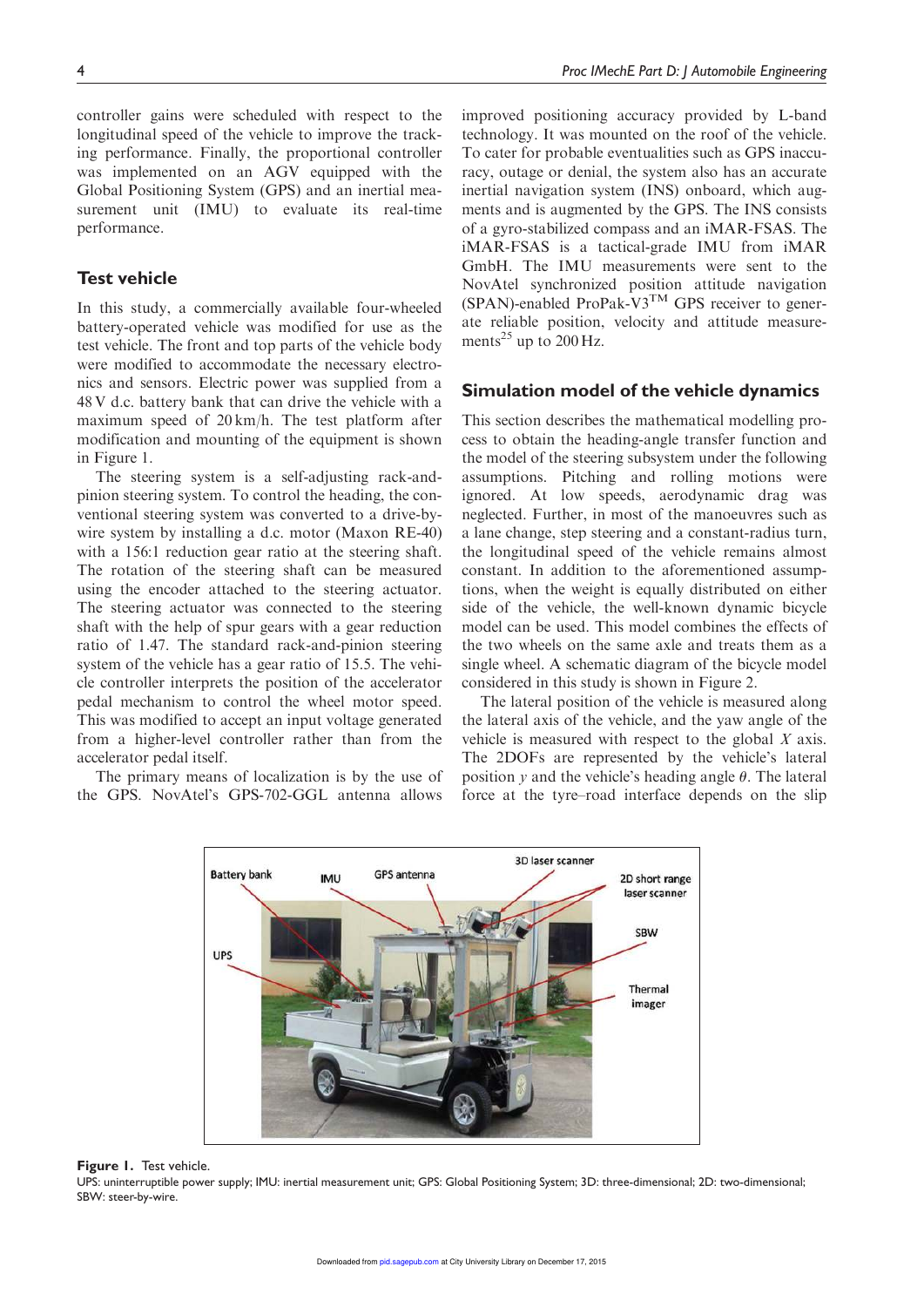

Figure 2. Dynamic bicycle model.

angle. It was assumed that only the front wheel is steerable. Considering the steering angle  $\delta$  to be small, the lateral motion and the yaw motion of the vehicle are governed by

$$
m(\dot{v}_y + v_x r) = F_{yf} + F_{yr} \tag{1}
$$

and

$$
I_z \dot{r} = l_f F_{yf} - l_r F_{yr} \tag{2}
$$

where *m* is the mass of the vehicle,  $v_x$  and  $v_y$  are the longitudinal velocity and the lateral velocity respectively of the vehicle,  $I_z$  is the yaw moment of inertia of the vehicle, r is the yaw rate of the vehicle,  $F_{vf}$  and  $F_{vr}$ are the lateral force on the front tyre and the lateral force on the rear tyre respectively,  $l_f$  and  $l_r$  are the distance of the front tyre from the vehicle's CG and the distance of the rear tyre from the vehicle's CG. Experimental results show that the lateral tyre force is proportional to the slip angle for small slip angles.<sup>6</sup> The slip angle is defined as the angle between the orientation of the tyre and the direction of the velocity vector at that tyre. For small slip angles  $\alpha_f$  of the front wheel and small slip angles  $\alpha_r$  of the rear wheel, the lateral force acting on the front wheel and the lateral force acting on the rear wheel can be written as

$$
F_{yf} = C_f \alpha_f, \quad F_{yr} = C_r \alpha_r \tag{3}
$$

where  $C_f$  and  $C_r$  are the cornering stiffness of the front tyre and the cornering stiffness of the rear tyre respectively. On the assumption that the side-slip angle of the vehicle is given by  $\beta \approx v_y/v_x$ , the slip angle of the front wheel and the slip angle of the rear wheel are

$$
\alpha_f = \delta - \left(\beta + \frac{l_f r}{v_x}\right), \quad \alpha_r = -\left(\beta - \frac{l_r r}{v_x}\right) \tag{4}
$$

Using equations (1) to (4), the governing equation becomes

$$
\begin{bmatrix} \dot{\beta} \\ \dot{r} \end{bmatrix} = \begin{bmatrix} -\frac{C_f + C_r}{m v_x} & -1 - \frac{C_f f_r - C_r I_r}{m v_x^2} \\ -\frac{C_f f_r - C_r I_r}{I_z} & -\frac{C_f f_f^2 + C_r f_r^2}{I_z v_x} \end{bmatrix} \begin{bmatrix} \beta \\ r \end{bmatrix} + \begin{bmatrix} \frac{C_f}{m v_x} \\ \frac{C_f I_r}{I_z} \end{bmatrix} \delta
$$
\n(5)

### *Heading-angle transfer function*

The transfer function  $G^r_\delta(s)$ , which relates the response of the yaw rate to the steering angle, was obtained as

$$
G'_{\delta}(s) = \frac{a_1s + a_2}{s^2 + 2\xi\omega_n s + \omega_n^2}
$$
 (6)

where

$$
a_1 = \frac{C_f l_f}{I_z}
$$
  
\n
$$
a_2 = \frac{C_f C_r l}{m I_z v_x}
$$
  
\n
$$
2\xi \omega_n = \frac{m \left(C_f l_f^2 + C_r l_r^2\right) + I_z (C_f + C_r)}{m I_z v_x}
$$

and

$$
\omega_n^2 = \frac{C_f C_r l^2}{m I_z v_x^2} - \frac{C_f l_f - C_r l_r}{I_z}
$$

The transfer function  $G_8^{\theta}(s)$ , which relates the response of the heading angle to the steering angle, was obtained as

$$
G_{\delta}^{\theta}(s) = \frac{a_1 s + a_2}{s(s^2 + 2\xi\omega_n s + \omega_n^2)}
$$
(7)

The understeering coefficient  $K_{us}$  can be written as

$$
K_{us} = \frac{W_r}{C_f} - \frac{W_f}{C_r} \tag{8}
$$

where  $W_f$  is the normal load on the front tyres and  $W_i$ is the normal load on the rear tyres. If  $K_{us} > 0$ , the vehicle is in understeering mode; if  $K_{us} = 0$ , the vehicle is in neutral-steering mode; if  $K_{us} < 0$ , the vehicle is in oversteering mode.

The transfer function  $G_{\delta}^{\beta}(s)$ , which relates the response of the side-slip angle to the steering angle, was obtained as

$$
G_{\delta}^{\beta}(s) = \frac{b_1s + b_2}{s^2 + 2\xi\omega_n s + \omega_n^2}
$$
\n(9)

where

$$
b_1 = \frac{C_f}{m v_x}
$$

and

$$
b_2 = \frac{C_f C_r l_r l - C_f l_f m v_x^2}{m I_z v_x^2}
$$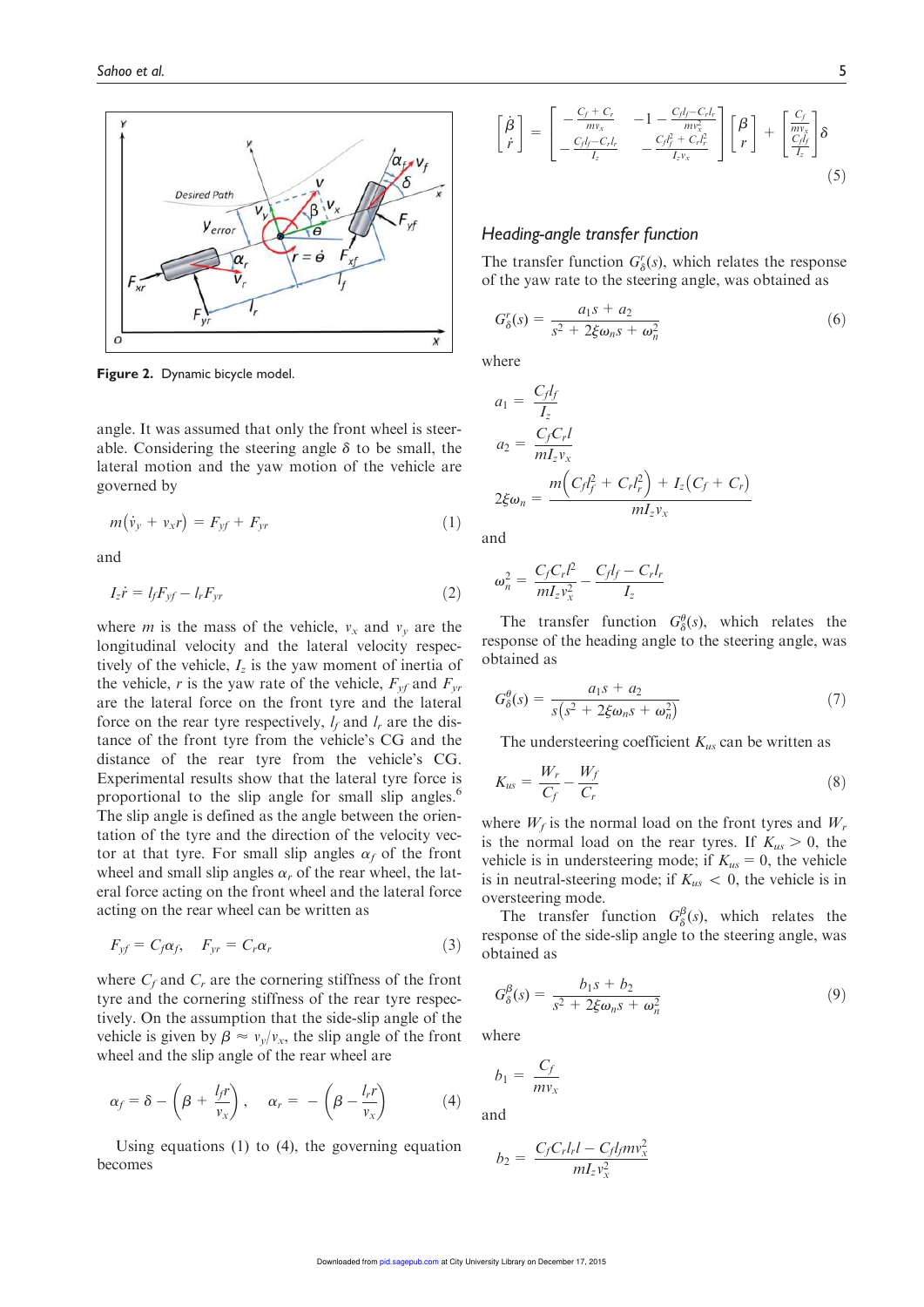### *Longitudinal model for vehicle start-up*

A longitudinal model of the vehicle was included when the vehicle starts from rest. There was no steering input until the vehicle achieved a constant velocity. After the vehicle achieved a constant velocity, the bicycle model of the vehicle was used. When the vehicle starts from rest to achieve a constant speed, a first-order process model with a time delay was used to represent the evolution of the longitudinal speed. The transfer function  $G_{des}^v(s)$ , which relates the response of the actual longitudinal velocity to the desired velocity of the vehicle, was obtained as

$$
G_{des}^{\nu}(s) = e^{-T_d s} \frac{K}{T_p s + 1}
$$
\n
$$
(10)
$$

where K is the velocity gain,  $T_d$  is the time delay and  $T_p$ is the time constant. Using the first-order Padé approximation to obtain the steady-state longitudinal velocity, equation (10) can be written as

$$
G_{des}^{\nu}(s) \approx \frac{1 - s(T_d/2)}{1 + s(T_d/2)} \frac{K}{T_p s + 1}
$$
\n(11)

From experiments conducted at different longitudinal speeds ranging from 1.7 m/s to 3.8 m/s, it was found that the values are as follows: the velocity gain  $K = 1$ , the time delay  $T_d = 0.66$  s and the time constant  $T_p = 2.2$  s. Let  $(X, Y)$  be the coordinates of the vehicle's CG with respect to the axis fixed on the ground. Then

$$
\dot{X} = v \cos(\beta + \theta) \tag{12}
$$

and

$$
\dot{Y} = v \sin(\beta + \theta) \tag{13}
$$

By integrating equations (12) and (13), the position of the vehicle's CG can be estimated.

#### *Determination of the vehicle parameters*

From equation (6), it can be observed that the transfer function coefficients depend on the vehicle parameters. The dynamic mass transfer between the front wheel and the rear wheel was neglected for low-acceleration operations. The total mass of the vehicle, the CG location and the moment of inertia were estimated by measuring the vehicle's split mass, utilizing four measuring scales under each wheel. The total mass  $m$  of the vehicle is the sum of the measurements of mass under each wheel. Using these values and a measurement of the wheelbase l, the location of the CG is described by the distance  $l_f$ from the front axle and the distance  $l_r$  from the rear axle along the centre-line. The moment of inertia of the vehicle was calculated by treating the vehicle as two point masses joined by a massless rod. The specification data for the test vehicle are listed in Table 1.

However, accurate determination of the cornering stiffness of the tyres requires extensive experiments. In this study, to predict the vehicle behaviour in a real Table 1. Parameters of the test vehicle.

| Parameter                                                     | Value | Units |  |
|---------------------------------------------------------------|-------|-------|--|
| Mass $m_{\rm fl}$ at the front left wheel                     | 158   | kg    |  |
| Mass $m_{fr}$ at the front right wheel                        | 137   | kg    |  |
| Mass $m_{rl}$ at the rear left wheel                          | 360   | kg    |  |
| Mass $m_{rr}$ at the rear right wheel                         | 269   | kg    |  |
| Mass m of the vehicle                                         | 924   | kg    |  |
| Wheelbase I                                                   | 1.93  | m     |  |
| Location $l_f$ of the centre of gravity                       | 1.31  | m     |  |
| from the front axle                                           |       |       |  |
| Location $l_r$ of the centre of gravity<br>from rear the axle | 0.62  | m     |  |
| Moment $l_z$ of inertia                                       | 748   |       |  |

Table 2. Parameters of the tyre.

| Parameter                                                                | Value            | <b>Units</b>     |
|--------------------------------------------------------------------------|------------------|------------------|
| Aspect ratio a of the tyre                                               | 0.5              |                  |
| Thickness b of the tyre belt                                             | 0.015            | m                |
| Compression modulus E of the belt                                        | $27 \times 10^6$ | N/m <sup>2</sup> |
| Radius $r_w$ of the wheel                                                | 0.254            | m                |
| Unitized percentage s of the sidewall<br>vertical deflection when loaded | 15               | ℅                |
| Width w of the belt                                                      | 0.205            | m                |

environment and to evaluate the performance of the designed controller, the cornering stiffness of the tyres was estimated as described below.

*Estimating the cornering stiffness of the tyres from basic tyre information.* It is necessary for the tyre manufacturer to print certain information such as the wheel radius, the tyre width, the aspect ratio (which is the ratio of the tyre section height to the tyre width expressed as a percentage), the load index, the speed rate, the type of tyre construction and the maximum allowed inflation pressure, on the tyre sidewall. From this basic tyre information, the cornering stiffness can be estimated by using a mathematical tyre model.<sup>26</sup> The final expressions that were used to estimate the cornering stiffness  $C_{\alpha}$  of the tyres are

$$
C_{\alpha} = \frac{8Ebw^3}{L[2\pi(r_w + wa) - L]}
$$
\n(14)

and

$$
L = 2(r_w + wa)\sin\left[\cos^{-1}\left(1 - \frac{swa}{r_w + wa}\right)\right] \tag{15}
$$

where  $E$  is the compression modulus of the belt,  $b$  is the thickness of the tyre belt,  $r_w$  is the radius of the wheels,  $w$  is the width of the belt,  $a$  is the tyre aspect ratio (the tyre section height divide by the tyre section width), L is the contact patch length and s is the unitized percentage of the sidewall vertical deflection when loaded. The parameters of the tyres that were used to calculate the cornering stiffness are given in Table 2.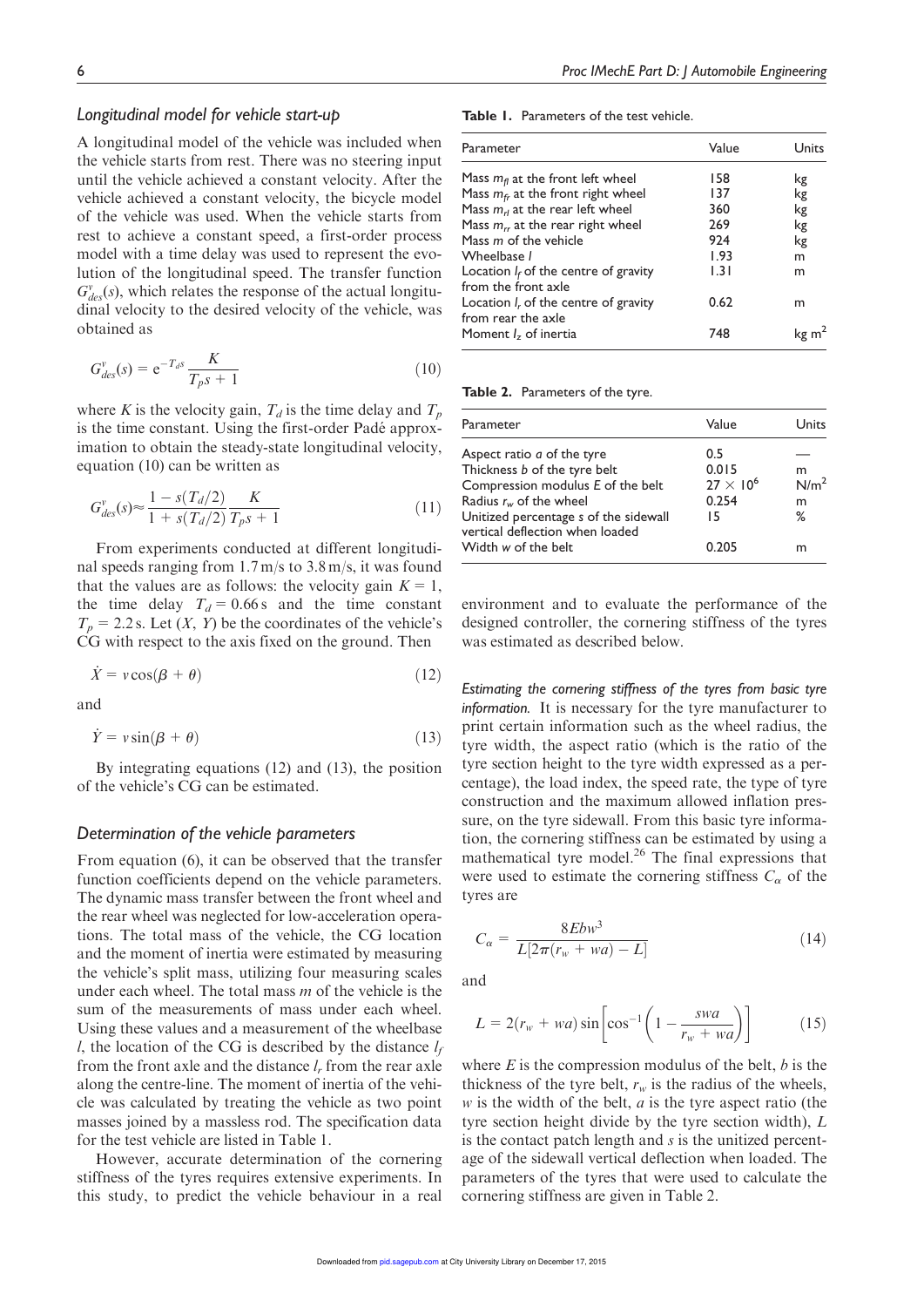Substituting the values of the tyre parameters from Table 2 into equations (14) and (15), the cornering stiffness of the tyre was obtained as 132,600 N/rad. Since all the four tyres used in the test platform have the same specifications, the cornering stiffness of the front tyres and the cornering stiffness of the rear tyres have the same value.

*Estimating the cornering stiffness of the tyres assuming that the vehicle is a neutral-steering vehicle.* This proposed estimation method uses the transfer function relating the steering angle  $\delta$  to the yaw rate r, as described in equation (6). Even if this method might also work for the transfer function relating the steering angle  $\delta$  to the side-slip angle  $\beta$ , measuring the yaw rate is more feasible in practice than measuring the lateral velocity. When the cornering stiffness of the tyres is normalized by the vertical load, $27$  the same vehicle would be considered as a neutral-steering vehicle according to

$$
C_f l_f - C_r l_r = 0 \tag{16}
$$

Then, equation (5) can be rewritten as

$$
\begin{bmatrix} \dot{\beta} \\ \dot{r} \end{bmatrix} = \begin{bmatrix} -\frac{C_f + C_r}{m v_x} & -1 \\ 0 & -\frac{C_f l_f^2 + C_r l_r^2}{I_z v_x} \end{bmatrix} \begin{bmatrix} \beta \\ r \end{bmatrix} + \begin{bmatrix} \frac{C_f}{m v_x} \\ \frac{C_f l_f}{I_z} \end{bmatrix} \delta \quad (17)
$$

The transfer function  $G^r_\delta(s)$ , which relates the response of the yaw rate r to the steering angle  $\delta$ , was obtained as

$$
G_{\delta}^{r}(s) = \frac{C_{f}l_{f}/I_{z}}{s + \left(C_{f}l_{f}^{2} + C_{r}l_{r}^{2}\right)/I_{z}v_{x}}
$$
(18)

As  $C_f l_f - C_r l_r = 0$ , it was found that  $m_f l_f = m_r l_r$ . In addition to this condition, the vehicle's moment of inertia was approximated by treating the vehicle as two point masses joined by a massless rod. Therefore,

$$
I_z = m_f l_f^2 + m_r l_r^2
$$
  
=  $m_f l_f^2 + m_f l_f l_r$   
=  $m_f l_f l$  (19)

Hence, the transfer function  $G_{\delta}^{r}(s)$  can be written as

$$
G'_{\delta}(s) = \frac{C_f l_f / m_f l_f l}{s + C_f / m_f v_x}
$$

$$
= \frac{r_{ss}}{t_r s + 1}
$$
(20)

where the steady-state yaw rate  $r_{ss}$  is

$$
r_{ss} = \frac{v_x}{l} \tag{21}
$$

and

$$
t_r = \frac{m_f v_x}{C_f} \tag{22}
$$



Figure 3. Experimental steering-angle input at the front wheel for the J-turn manoeuvre at 3.1 m/s.

The proposed method uses the available vehicle parameters (the mass  $m_f$  at the front axle and the wheelbase *l* of the vehicle) and the measurements (the steering angle  $\delta$ , the yaw rate r and the longitudinal velocity  $v_x$  of the vehicle) to obtain the transfer function  $G'_{\delta}(s)$ . The advantage of this method is that it does depend on the derivative of the yaw rate. Using the data from a Jturn manoeuvre, where the steering angle is the input and the yaw rate is the output, the parameters of the transfer function shown in equation (18) were obtained. The autoregressive–moving-average (ARMA) model that best describes the transfer function  $G_{\delta}^{r}(s)$  was estimated by specifying the steady-state yaw rate  $r_{ss}$  which is known from measurement of the longitudinal velocity. After identifying the transfer function  $G'_{\delta}(s)$  from the J-turn manoeuvre, the cornering stiffness  $C_f$  of the front tyre can be calculated from the value of the coefficient  $t_r$ . Then, the cornering stiffness  $C_r$  of the rear tyre can then be calculated using equation (16).

A J-turn manoeuvre was performed on the test vehicle to estimate the cornering stiffness of the tyres. Initially, the vehicle was allowed to move for 5s in a straight line to achieve a constant speed of 3.1 m/s. Then a steering input of  $20^{\circ}$  was provided to the front wheel of the vehicle. Figure 3 shows the steering-angle input to the front wheel of the vehicle that was measured by the encoder attached to the steering actuator. The yaw rate and the longitunial velocity of the vehicle were measured by using the INS and the GPS. The measured yaw rate of the vehicle is shown in Figure 4.

Using the system identification toolbox in MATLAB, with the measured data plotted in Figures 3 and 4, the transfer function  $G^r_\delta(s)$ , which best describes the continuous-time first-order ARMA model, was obtained as

$$
G'_{\delta}(s) = \frac{1.63}{0.02s + 1} \tag{23}
$$

The estimated yaw rate was found to have an 89.9% fit to the experimental data. The difference between the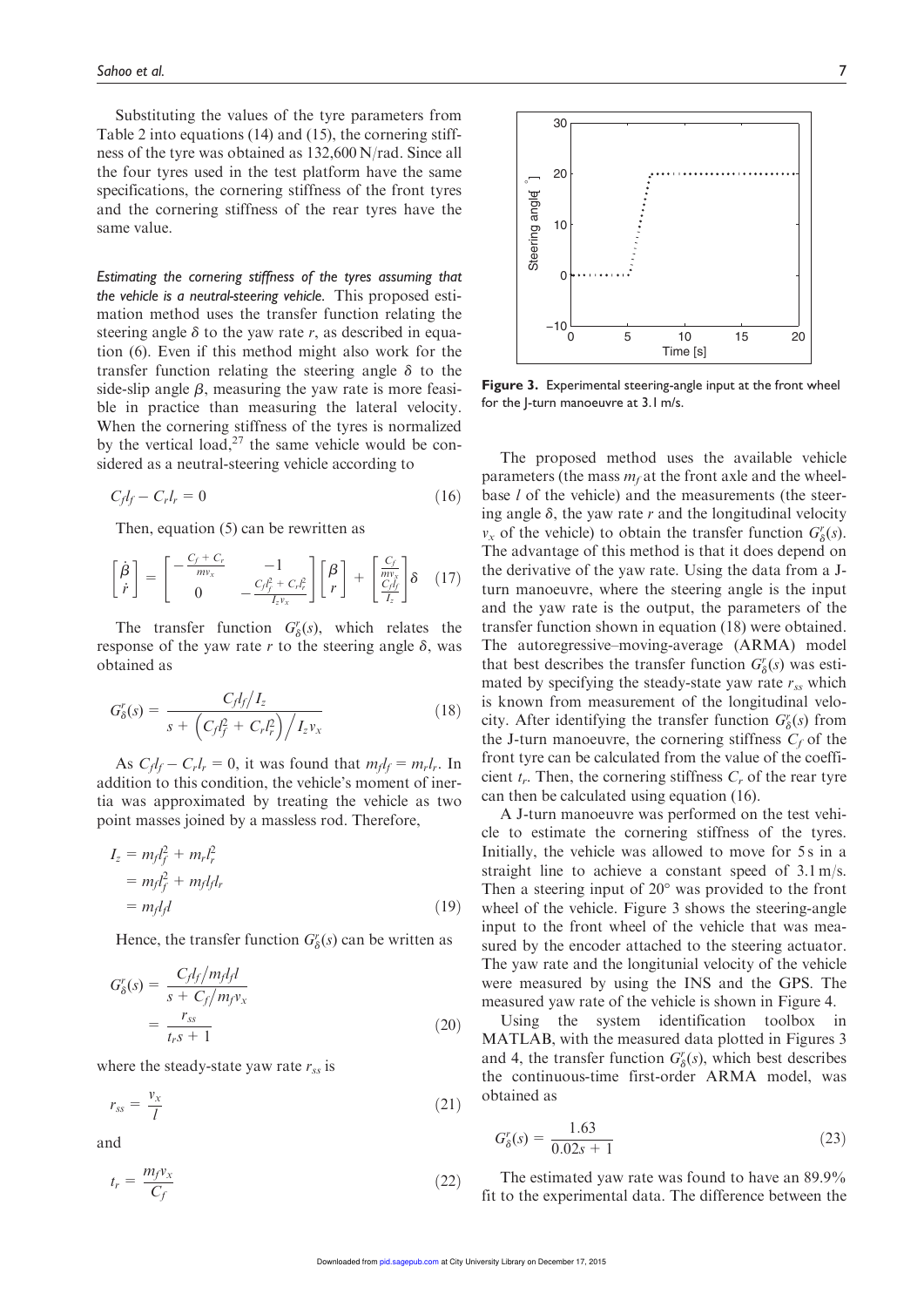#### *Modelling the steering actuator*

The time taken for steering the front wheel by  $10^{\circ}$  is around 1 s and, since this is of the same order as the response time of the vehicle-heading dynamics, the model of the steering actuator was included in this study. In order to incorporate the actuator dynamics in



Figure 4. Experimental yaw rate for the J-turn manoeuvre measured at 3.1 m/s.



Figure 5. Yaw rate error for the J-turn manoeuvre.

Table 3. Cornering stiffnesses of the tyres.

the control design process, an appropriate model was derived from first principles.<sup>28</sup> The specification data for the steering actuator used are listed in Table 4.

The transfer function  $G_V^{\phi}(s)$ , which relates the response of the angle  $\phi(s)$  of rotation of the steering motor shaft to the input voltage  $V(s)$ , was derived as

$$
G_V^{\phi}(s) = \frac{1}{s} \frac{302}{0.044 s + 9.164}
$$
 (24)

### *Corroboration using the J-turn manoeuvre*

Before designing the heading-angle controller for the AGV, an open-loop J-turn manoeuvre was conducted on the test vehicle to corroborate the model developed. Substituting the vehicle parameters from Table 1 and the cornering stiffness of the tyres from Table 3, the heading angle and the side-slip angle of the AGV were obtained from equation (7) and equation (9) respectively.

Let  $(X, Y)$  be the coordinates of the vehicle's CG with respect to the axis fixed on the ground. Using equations (10) to (13), the velocities in the  $X$  and  $Y$ directions were obtained and are compared with the experimental results, as shown in Figure 6. Integrating equations (12) and (13), the coordinates of the vehicle's CG were obtained. The comparison between the experimental path and the simulated path followed by the test vehicle during the J-turn manoeuvre is shown in Figure 7. As shown in Table 5, the maximum error and the r.m.s. error were less for the neutral-steering vehicle model than for the oversteering vehicle model. The maximum deviations between the simulation results and the experimental data in the X and Y directions were found to be 0.46 m and 0.31 m respectively for the neutral-steering vehicle model. The corresponding r.m.s. errors in the  $X$  and  $Y$  directions were found to be 0.23 m and 0.13 m respectively. This shows that the proposed model was able to predict the vehicle response accurately, and this was subsequently used in developing the heading-angle controller.

### Design and implementation of the heading-angle controller

### *Transfer-function-based controller for the desired heading angle*

From equation (7), it can be observed that the transfer function  $G_{\delta}^{\theta}(s)$ , which relates the response of the

| Cornering stiffness                           | Value (N/rad)        | Understeering coefficient          |
|-----------------------------------------------|----------------------|------------------------------------|
| Front tyres, $C_{fN}$                         | 46,402<br>98,939     | $K_{us}$ = 0 (neutral steering)    |
| Front tyres, $C_{f0}$<br>Rear tyres, $C_{rO}$ | 132,600<br>132,600   | $K_{\text{us}} < 0$ (oversteering) |
|                                               | Rear tyres, $C_{rN}$ |                                    |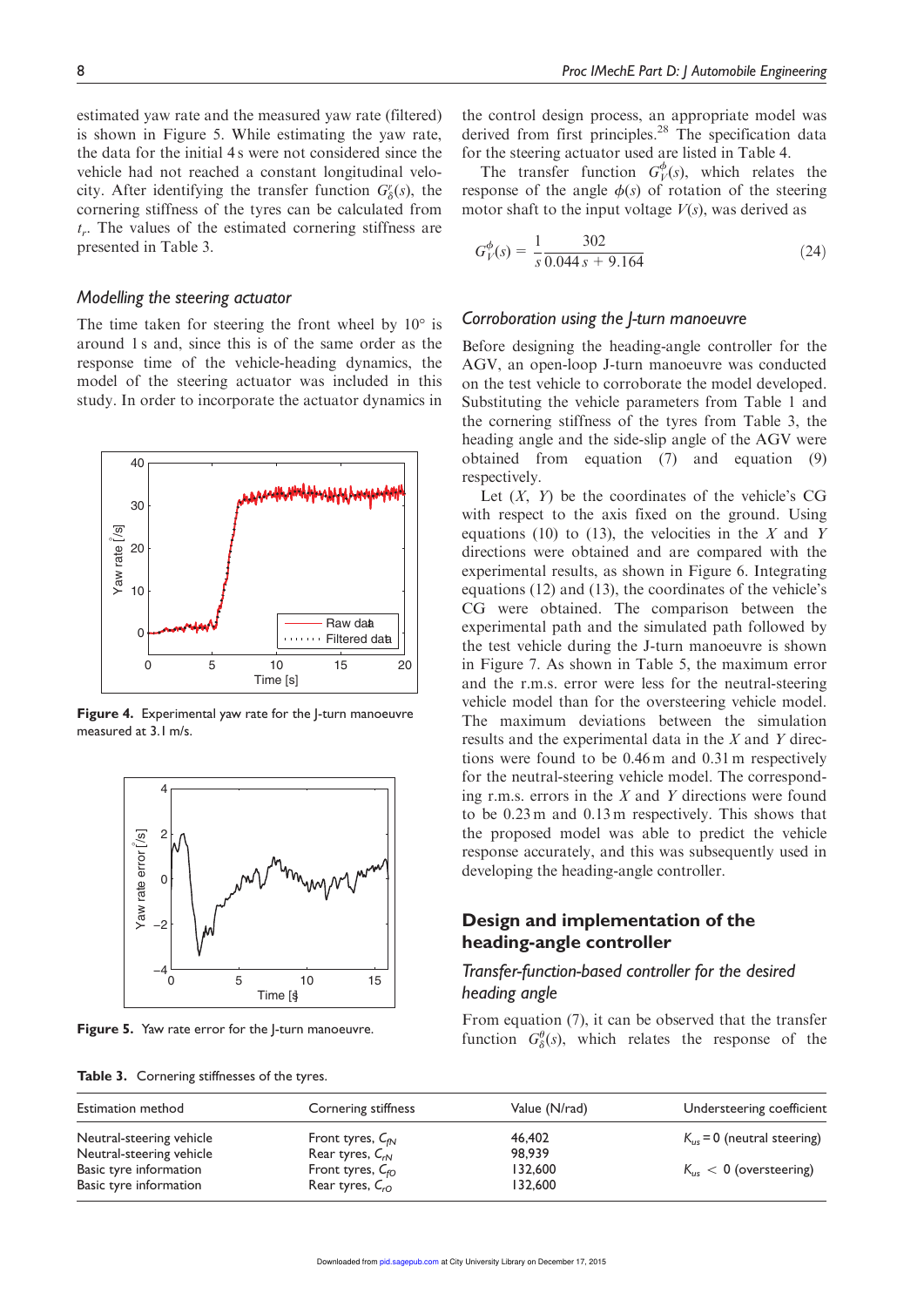Table 4. Parameters of the steering actuator.

| Parameter                                                                                                                                                                                                                       | Value                                                                        | Units                                                                                                    |
|---------------------------------------------------------------------------------------------------------------------------------------------------------------------------------------------------------------------------------|------------------------------------------------------------------------------|----------------------------------------------------------------------------------------------------------|
| Terminal resistance R<br>Terminal inductance L<br>Torque constant $K_t$<br>Speed constant<br>Back e.m.f. constant $K_h$<br>Rotor inertia /<br>Speed/torque gradient<br>Nominal speed N<br>Nominal torque T<br>Nominal voltage V | 0.317<br>0.0823<br>30.2<br>317<br>0.0301<br>138<br>3.33<br>6930<br>170<br>24 | Ω<br>mH<br>$mN$ $m/A$<br>(r/min)/V<br>V/(rad/s)<br>$g \text{ cm}^2$<br>$(r/min)/mN$ m<br>r/min<br>$mN$ m |



Figure 6. Comparison of the experimental velocity responses and the simulated velocity responses for the J-turn manoeuvre. NS: neutral steering; OS: oversteering.



Figure 7. Comparison of the experimental path and the simulated path followed for the J-turn manoeuvre. NS: neutral steering; OS: oversteering.

heading angle to the steering angle, has a pole at the origin. To track the desired heading angle, a closedloop negative feedback system was considered, as

Table 5. Error values for the *l*-turn manoeuvre.

| Parameter                                                                                                                    | Maximum<br>error(m)          | R.m.s.<br>error (m)          |
|------------------------------------------------------------------------------------------------------------------------------|------------------------------|------------------------------|
| X direction (neutral steering)<br>Y direction (neutral steering)<br>X direction (oversteering)<br>Y direction (oversteering) | 0.46<br>0.31<br>0.77<br>0.48 | 0.23<br>0.13<br>0.37<br>0.25 |

shown in Figure 8. This heading-angle controller will compute the required steering angle based on the error in the heading angle of the vehicle. The design criteria of the controller was to keep the steady-state error within the limit of 5% and the maximum overshoot less than 10%, with a settling-time requirement of less than 3 s.

The steering-angle input to the vehicle depends on the desired heading angle for the given speed of the vehicle. The controller designed for this system consists of two loops. The inner-loop controller, the transfer function of which is  $H_V^{\phi}(s)$ , minimizes the error between the desired angular position and the current angular position of the steering motor. The input of this loop is a function of the steering angle which is calculated on the basis of the error in the heading angle of the vehicle. The outer-loop controller, the transfer function of which is  $H_{\theta}^{\delta}(s)$ , decreases the error between the desired heading angle and the actual heading angle of the vehicle. The transfer function  $G^{\theta}_{\delta}(s)$ , which relates the response of the heading angle to the steering angle, was obtained using equation (7). The steering actuator model was derived analytically from first principles in equation (24).

The steering-angle tracking response was simulated. A saturation block was added to restrict the voltage input from  $-20$  V to  $+20$  V. Data were collected for the steering wheel's response to various commanded step inputs. Again, with these data, the saturation points of the steering wheel's velocity and acceleration were determined experimentally. From the experiment, it was found that the proportional–integral steering controller with  $K_{ps} = 3$  and  $K_{is} = 0.2$  gave better results as the maximum error was within 5% of that of the simulated results. A wide range of experiments was conducted, and the results were compared with the simulation results.

### *Implementation of point-to-point navigation*

For the navigation of an AGV, a point-to-point motion algorithm was considered where the error in heading angle was used to determine the steering angle. The desired speed and the heading angle of the vehicle were decided by the vehicle path planner. The state variables  $(X, Y, \theta)$  can be measured from the GPS and the IMU. In this case,  $(X, Y)$  represents the position of the vehicle and  $\theta$  is the heading angle of the vehicle. If the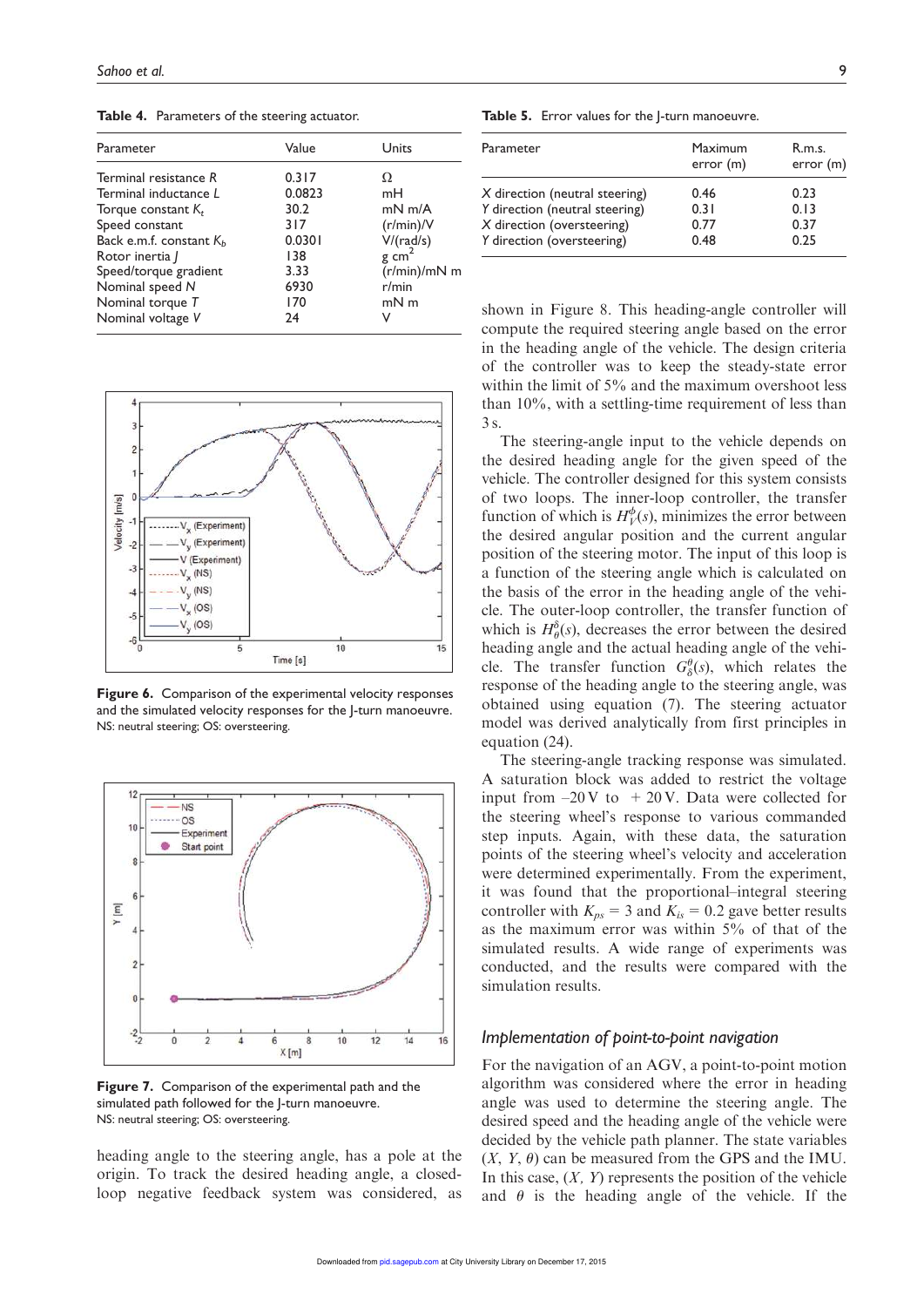

Figure 8. Negative feedback system considering the steering actuator dynamics.



Figure 9. Point-to-point navigation.

waypoints on the path are known, the desired heading angle can be calculated from three consecutive GPS waypoints  $(X_0, Y_0)$ ,  $(X_1, Y_1)$  and  $(X_2, Y_2)$ , as shown in Figure 9. The desired change  $\theta_{des}$  in the heading angle of the AGV is

$$
\theta_{des} = \theta_2 - \theta_1 \tag{25}
$$

For a waypoint to have been reached, the vehicle must pass it at a distance less than or equal to the radial tolerance for that waypoint. The mismatch between the desired heading angle and the actual heading angle in the real environment needs to be minimal to achieve good path tracking. In addition, this is significantly affected by the speed of the vehicle.

A proportional heading controller was designed to reduce the settling time and to keep the steady-state error within the limit of 5%. The maximum overshoot requirement of 10% of the steady-state response causes the damping ratio  $\zeta$  to be less than 0.6. These conditions were translated into the desired regions of closedloop poles and then used to tune the value of the proportional gain  $K_p$  for each vehicle velocity. For a better understanding of the system behaviour and to reduce the settling time, the tracking response of the heading angle without considering the actuator dynamics was simulated and compared with the scenarios considering actuator dynamics. The proportional gain  $K_p$  that



Figure 10. Comparison of the experimental results and the simulated results of the heading-angle response for a desired heading angle of 20 $\degree$  with  $K_p = 0.7$  when the vehicle is moving at 3.8 m/s.

satisfies the performance requirements was found to be 0.7 for a vehicle speed of 3.8 m/s. The experimental and the simulation results of the heading-angle response and the steering-angle response are shown in Figure 10 and Figure 11 respectively. The position of the vehicle in the local coordinate system is shown in Figure 12.

From the experimental data in Figure 10, it was found that the settling time was 2.8 s. From Figure 11, it was observed that the maximum steering requirement was  $10.2^{\circ}$ , which is well within the steering limit of the vehicle. However, in order to achieve the desired change of  $20^{\circ}$  in the heading angle, the final heading angle of the vehicle was found to be  $20.54^{\circ}$ . Both Figure 10 and Figure 12 indicate that there was a steady-state error of 2.7% in the change in the heading angle. However, the steady-state error was found to be less than 5% and there was no overshoot.

Figure 13 shows that, in comparison with the experimental data, the maximum tracking error in the desired heading angle was  $10.6^{\circ}$  when the steering actuator dynamics were not considered in the simulations. The maximum error was reduced to  $4.6^\circ$  by considering the steering actuator dynamics in the simulation. The steering-angle error between the experimental and simulation results is shown in Figure 14.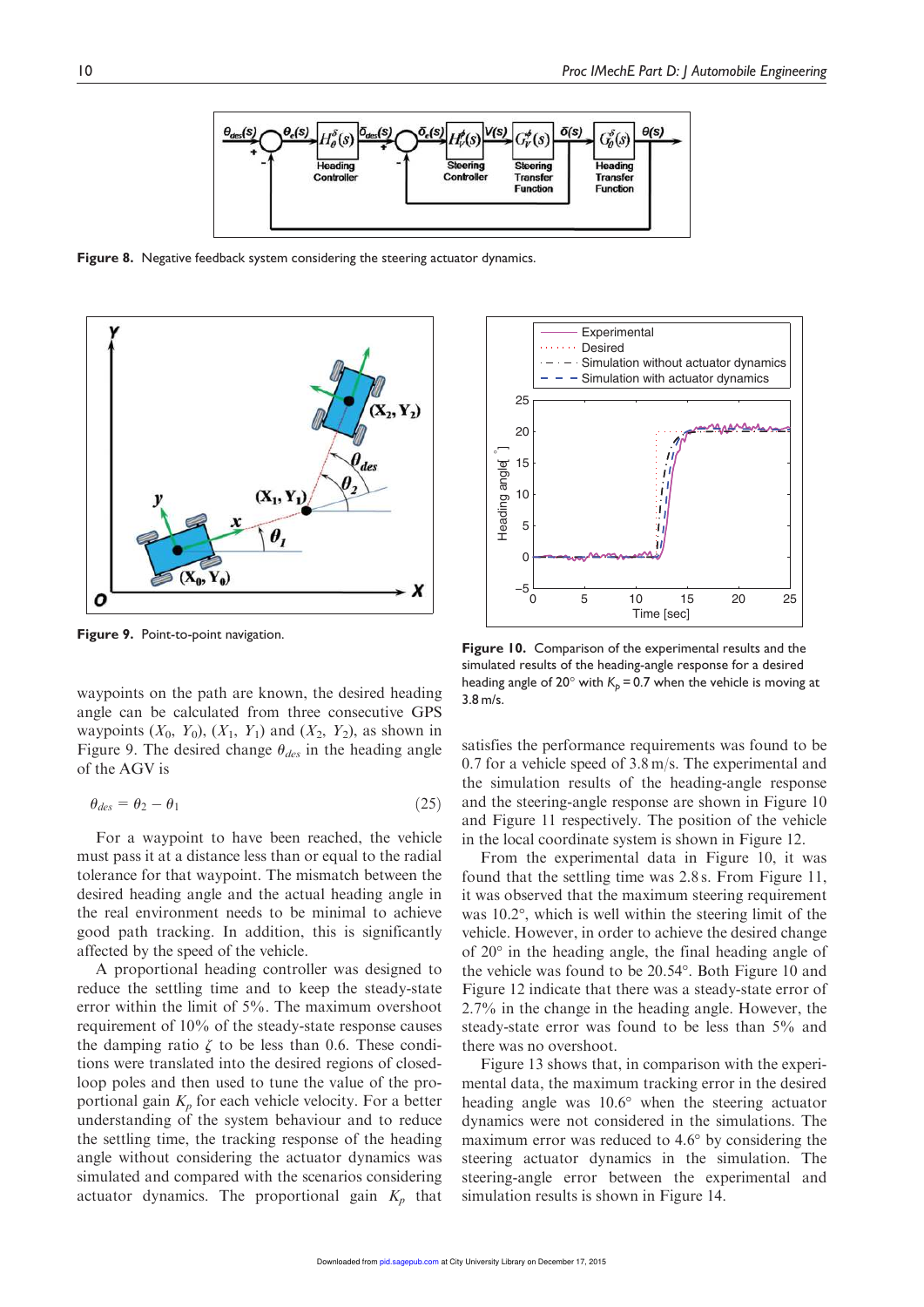

Figure 11. Comparison of the experimental results and the simulated results of the steering-angle response for a desired heading angle of 20 $\degree$  with  $K_p = 0.7$  when the vehicle is moving at 3.8 m/s.



Figure 12. Position of the vehicle in the local coordinates for a desired heading angle of 20 $\degree$  with  $K_b = 0.7$  when the vehicle is moving at 3.8 m/s.

### *Sensitivity analysis of the vehicle parameters*

It was found that the longitudinal speed of the vehicle and the cornering stiffness of the tyres appeared in the transfer function of the heading angle of the vehicle. As the speed of the vehicle is considered to be constant for the bicycle model, the controller needs to be tuned for different speeds, and a gain-scheduling method can be considered for navigation. The sensitivity of the developed controller with respect to the longitudinal speed was studied by varying the speed values from 1.7 m/s to 3.8 m/s, keeping all the other conditions the same. To meet the design criteria, the controller gain values at different speeds of the vehicle were calculated and are presented in Table 6. The proportional gain  $K_p$  that satisfied the performance requirements was found to be 1.0 for a vehicle speed of 1.4 m/s and 0.7 for a vehicle speed of 3.8 m/s. From the simulations, it was found



Figure 13. Difference between the experimental heading angles and the simulated heading angles for a desired heading angle of  $20^{\circ}$  when the vehicle is moving at  $3.8$  m/s.



Figure 14. Difference between the experimental steering angles and the simulated steering angles for a desired heading angle of  $20^{\circ}$  when the vehicle is moving at  $3.8$  m/s.

**Table 6.** Values of  $K_p$  at various speeds of the vehicle.

| Speed of the vehicle (m/s) | Value of $K_b$ |  |
|----------------------------|----------------|--|
| 1.7                        | 1.0            |  |
| 2.4                        | 0.9            |  |
| 3.1                        | 0.8            |  |
| 3.8                        | 0.7            |  |

that, as the speed of the vehicle increases, the value of  $K_p$  has to be decreased in order to reduce the overshoot.

The experimental and simulated results for the heading-angle response and the steering-angle response at a speed of 1.7 m/s are shown in Figure 15 and Figure 16 respectively. To achieve the desired heading angle of  $20^{\circ}$ , it was found from Figure 15 that the settling time increased to 3.2 s as the speed of the vehicle decreased to 1.7 m/s. From Figure 16, it can be observed that the maximum steering-angle requirement increased to 14.5°. From the simulations, it can be found that, as the vehicle speed increases, the gain decreases and the maximum steering-angle requirement decreases.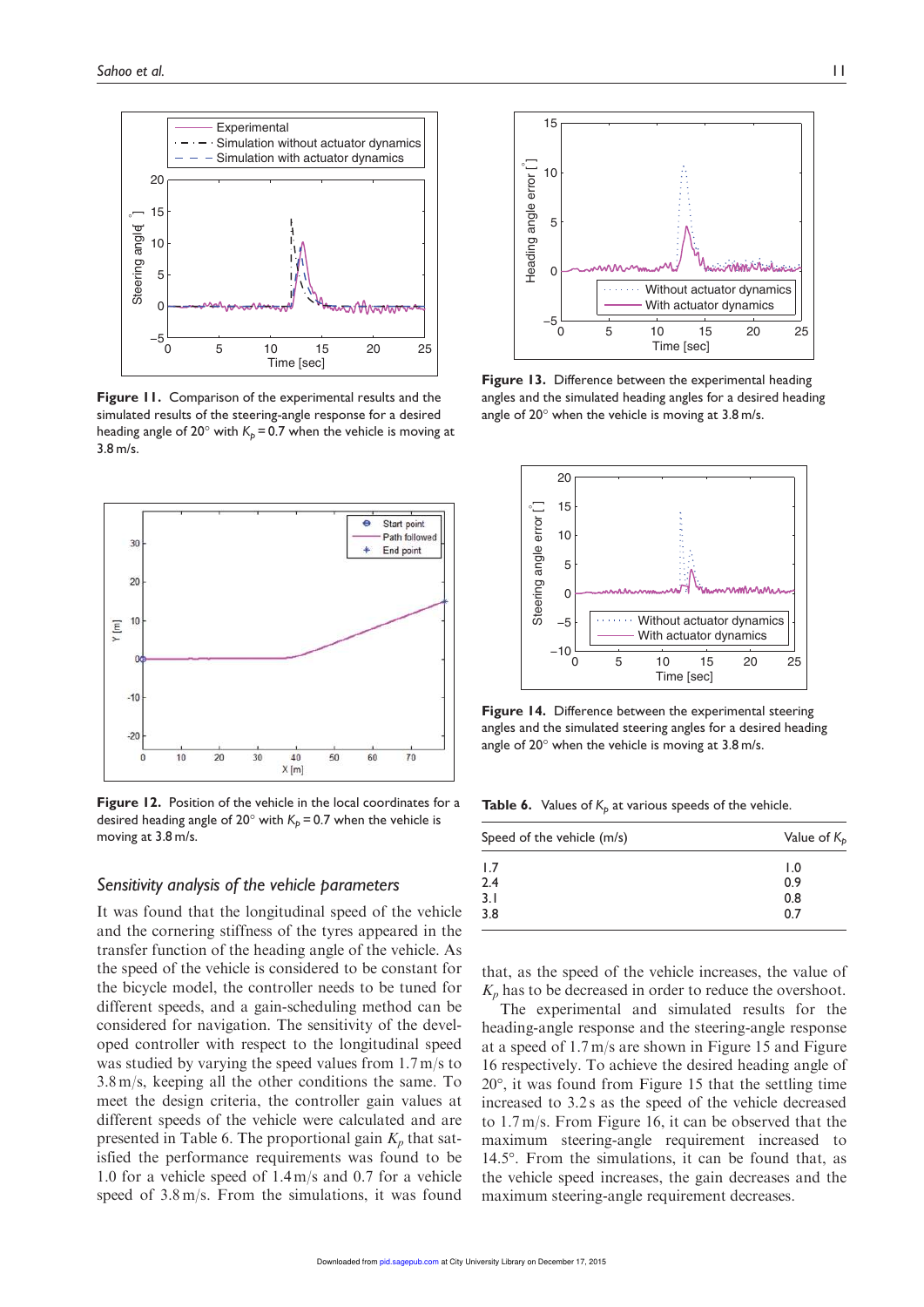

Figure 15. Comparison of the experimental results and the simulated results of the heading-angle response for a desired heading angle of 20 $\degree$  with  $K_b$  = 1.0 when the vehicle is moving at  $1.7$  m/s.



Figure 16. Comparison of the experimental results and the simulated results of the steering-angle response for a desired heading angle of 20° with  $K_p = 1.0$  when the vehicle is moving at 1.7 m/s.

The cornering stiffness of the tyres is the most critical parameter of the developed model and can vary in real-time operation. Therefore, the variation in the estimated cornering stiffness of the tyres discussed in the section on determination of the vehicle parameters was also considered for sensitivity analysis. However, it was found from simulations using IPG: CarMaker that the experimental vehicle rolled over if the steering angle is greater than  $7^{\circ}$  at a longitudinal speed of 10 m/s. Hence, experiments could not be conducted at higher speeds because of safety constraints. This restricted the speeds at which experimental evaluations could be performed. For further analysis, simulations were carried out at a longitudinal speed of 10 m/s, and the results for the vehicle's heading angle are compared in Figure 17. The required steering angles are shown in Figure 18. It was found that, at 10 m/s, the proportional gain  $K_p$  has



Figure 17. Comparison of the simulated results of the heading-angle response for a desired heading angle of  $20^{\circ}$  with a proportional controller  $(K_b = 0.54)$  when the vehicle is moving at 10 m/s.

NS: neutral steering; OS: oversteering.



Figure 18. Comparison of the simulated results of the steering-angle response for a desired heading angle of  $20^{\circ}$  with  $K_p = 0.54$  when the vehicle is moving at 10 m/s. NS: neutral steering; OS: oversteering.

to be reduced to 0.54 to meet the design criteria. The results for several test conditions are presented in Figures 17 and 18 to illustrate the performance of the developed controller. There was no difference between the performances for the neutral-steering model and the oversteering model of the AGV at low speeds. However, it was found that there was a significant difference between the performances for the neutralsteering model and the oversteering model of the vehicle at 10 m/s.

### *Optimal linear quadratic regulator for the desired heading angle*

In order to compare the performance of the transferfunction-based proportional controller, a heading-angle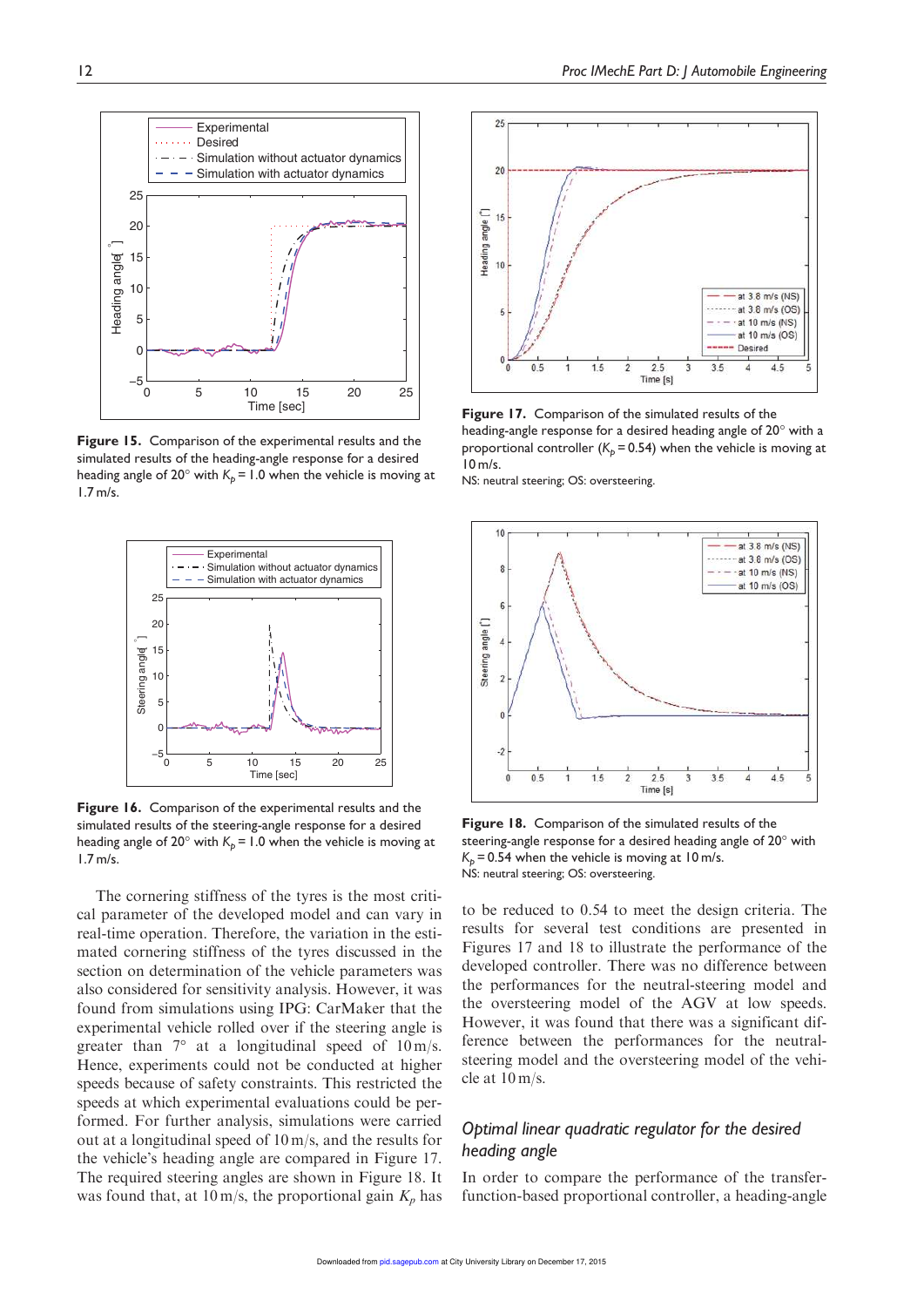

Figure 19. Optimal LQR framework.

controller using the optimal LQR framework as shown in Figure 19 was developed and evaluated. However, the experimental implementation of the LQR method requires a special optical sensor $14$  to measure the sideslip angle of the vehicle. Because of the unavailability of this special optical sensor, the LQR controller was implemented on a simulation platform equipped with IPG: CarMaker simulation software for evaluation. Considering the cornering stiffness of the tyres to be normalized by the vertical load, the vehicle motion in equation (17) can be represented in state-space form as

$$
\begin{bmatrix} \dot{\beta} \\ \dot{r} \\ \dot{\theta} \end{bmatrix} = \begin{bmatrix} -\frac{C_f + C_r}{mv_x} & -1 & 0 \\ 0 & -\frac{C_f l_f^2 + C_r l_r^2}{I_z v_x} & 0 \\ 0 & 1 & 0 \end{bmatrix} \begin{bmatrix} \beta \\ r \\ \theta \end{bmatrix} + \begin{bmatrix} \frac{C_f}{mv_x} \\ \frac{C_f l_f}{I_z} \\ 0 \end{bmatrix} \delta
$$
\n(26)

Equation (26) can be represented as

$$
\dot{\boldsymbol{q}}(t) = \mathbf{A}\boldsymbol{q}(t) + \mathbf{b}\boldsymbol{u}(t)
$$

and

$$
y_1(t) = \mathbf{C}q(t) \tag{27}
$$

where  $q(t)$ ,  $u(t)$  and  $y_1(t)$  are the state vector, the control input and the measured output respectively. The state vector includes the side-slip angle, the yaw rate and the heading angle. The input is the steering angle. When a a full-state feedback system is considered, the output includes the side-slip angle, the yaw rate and the heading angle. The aim of the LQR approach is to track and follow the desired heading angle as closely as possible while maintaining the steady-state yaw rate and the side-slip angle close to zero. The control error  $\varepsilon(t)$ , the desired parameters  $z_1(t)$  and the performance output  $y_1(t)$  are related by

$$
\mathbf{g}(t) = \mathbf{z}_1(t) - \mathbf{y}_1(t) \tag{28}
$$

For an infinite-horizon problem, the cost function  $J_c$ can be written as

$$
J_c = \frac{1}{2} \int (\mathbf{\varepsilon}^{\mathrm{T}} \mathbf{Q} \mathbf{\varepsilon} + R u^2) dt
$$
 (29)

where  $Q$  and  $R$  are the positive-definite weighting matrix on the tracking error and the positive-definite weighting scalar on the input error respectively. The optimal input consists of the sum of two components as given by

$$
\mathbf{u}^*(t) = \mathbf{k}_1 \mathbf{q}(t) + \mathbf{k}_2 \mathbf{g}(t) \tag{30}
$$

In this equation, the first term is the full-state feedback with the Kalman gain  $\mathbf{k}_1(t) = R^{-1} \mathbf{b}^T \mathbf{P}(t)$ , where  $P(t)$  satisfies the algebraic Riccati equation

$$
\mathbf{AP} + \mathbf{PA}^{\mathrm{T}} - \mathbf{Pb}R^{-1}\mathbf{b}^{\mathrm{T}}\mathbf{P} + \mathbf{C}^{\mathrm{T}}\mathbf{Q}\mathbf{C} = 0 \tag{31}
$$

for an infinite-horizon linear quadratic problem, and the second term uses the auxiliary function  $g(t)$  which is found from the solution of the differential equation

$$
\dot{\mathbf{g}}(t) = (\mathbf{A}^{\mathrm{T}} - \mathbf{P} \mathbf{b} R^{-1} \mathbf{b}^{\mathrm{T}}) \mathbf{g}(t) + \mathbf{C}^{\mathrm{T}} \mathbf{Q} \mathbf{z}_1(t) \tag{32}
$$

As  $\dot{g}(t) = 0$ ,  $g(t)$  can be written as

$$
\mathbf{g}(t) = -(\mathbf{A}^{\mathrm{T}} - \mathbf{P} \mathbf{b} R^{-1} \mathbf{b}^{\mathrm{T}})^{-1} \mathbf{C}^{\mathrm{T}} \mathbf{Q} \mathbf{z}_1(t)
$$

Therefore,  $k_2$  can be written as

$$
\mathbf{k}_2 = -\mathbf{R}^{-1}\mathbf{b}^{\mathrm{T}}(\mathbf{A}^{\mathrm{T}} - \mathbf{P}\mathbf{b}\mathbf{R}^{-1}\mathbf{b}^{\mathrm{T}})^{-1}\mathbf{C}^{\mathrm{T}}\mathbf{Q}
$$
 (33)

In this study, for a longitudinal velocity of the vehicle of  $3.8 \text{ m/s}$ ,  $\mathbf{k}_1$  and  $\mathbf{k}_2$  were found to be

$$
\mathbf{k}_1 = [0.1427 \quad 1.0075 \quad 2.4495] \n\mathbf{k}_2 = [0 \quad 0 \quad 2.4495]
$$
\n(34)

The corresponding results from the experimental implementation and simulations are compared in Table 7. In this table, the 'proportional' controller refers to the controller developed using the classical transferfunction-based method. The settling time to reach the desired heading angle, the steady-state error and the maximum steering angle required are presented in Table 7. The heading-angle responses of the vehicle for various methods when the vehicle is moving at 3.8 m/s are shown in Figure 20. The corresponding steeringangle (control input) requirements are shown in Figure 21.

It was observed from Table 7 that the settling time can be reduced from 2.7 s to 2.3 s using an LQR controller. The proportional controller designed using the classical transfer-function-based method required only the heading angle as feedback. Additionally, it can be observed from Table 7 that the LQR method provides a slightly improved performance (in terms of the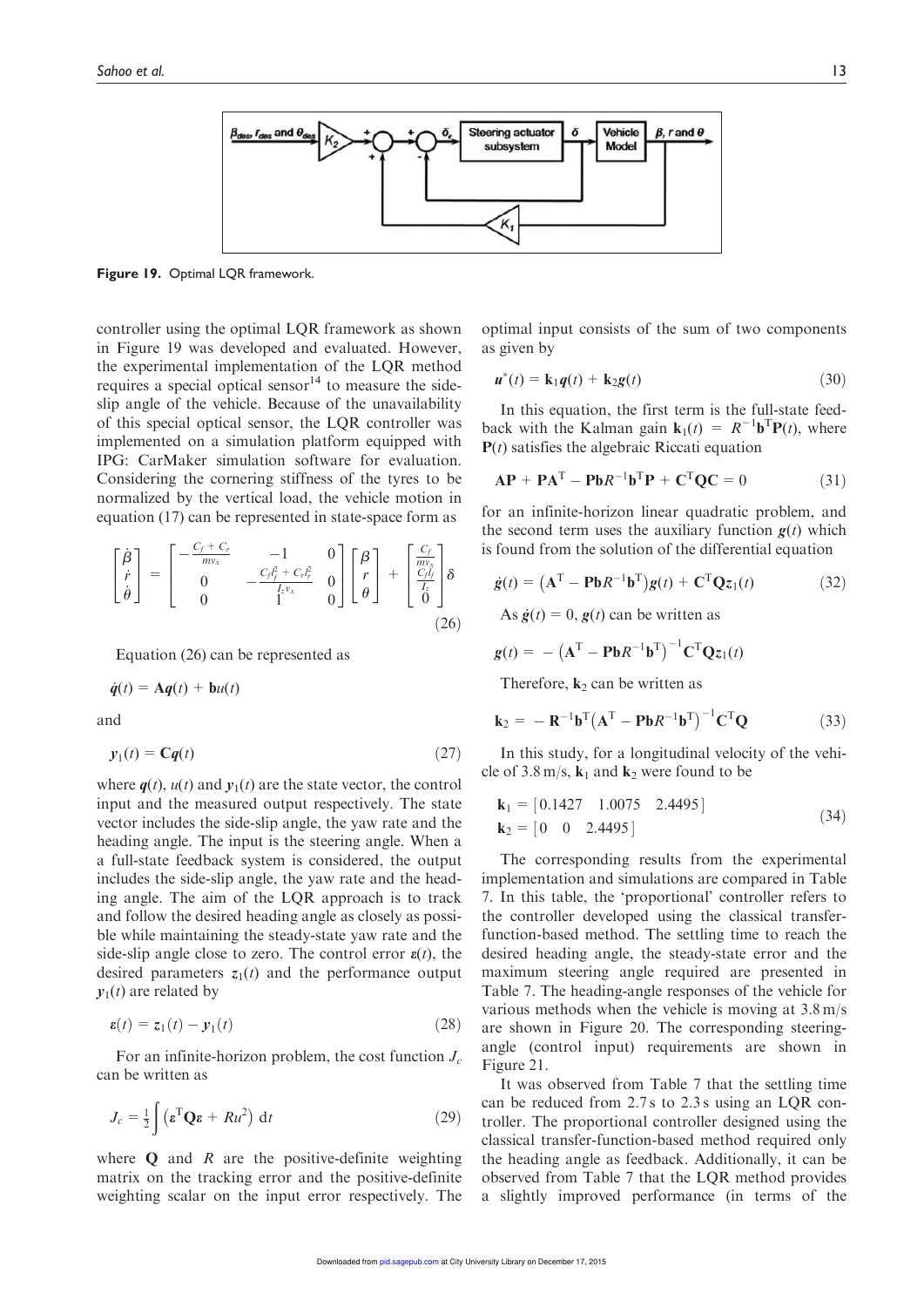| Test platform (controller) | Settling time (s) | Steady-state error (%) | Maximum steering<br>angle required (deg) |
|----------------------------|-------------------|------------------------|------------------------------------------|
| CarMaker (LQR)             | 2.3               | 0.23                   | 10.1                                     |
| CarMaker (proportional)    | 2.7               | 0.73                   | 9.3                                      |
| Simulations (LQR)          | 2.0               | 0.1                    | 9.9                                      |
| Simulations (proportional) | 2.3               | 0.1                    | 9.2                                      |
| Experiment (proportional)  | 2.7               | 2.70                   | 10.2                                     |

Table 7. Evaluation of the LQR and proportional controllers for different test platforms to achieve a desired heading angle of  $20^{\circ}$ when the vehicle is moving at 3.8 m/s.

LQR: linear quadratic regulator.



Figure 20. Comparison of the heading-angle responses of the vehicle for various methods when the vehicle is moving at 3.8 m/s.

LQR: linear quadratic regulator.



Figure 21. Comparison of the steering-angle responses of the vehicle for various methods when the vehicle is moving at 3.8 m/ s.

LQR: linear quadratic regulator.

settling time and the steady-state error), but the requirement of side-slip angle measurement is a



Figure 22. Heading-angle response using the LQR controller when the vehicle (CarMaker simulations) is moving at 10 m/s for different terrain adhesion coefficients to achieve a desired heading angle of 20°.

constraint in its real-time implementation. In the absence of such a sensor, it can be observed that the classical transfer-function-based method is well suited to practical implementation since it provides a comparable performance without a significant increase in the maximum steering angle (which is the control input).

### *Influence of the adhesion coefficient at higher speeds*

To evaluate the influence of the adhesion coefficient, the LQR controller was considered. While tracking the desired heading angle of the vehicle, the LQR controller ensures that the side-slip angle and the yaw rate of the vehicle remain close to zero as the time increases. The simulated results from the IPG: CarMaker simulation software when the vehicle is moving at 3.8 m/s and 10 m/s on terrains with different adhesion coefficients are shown in Table 8.

As shown in Table 8, when the longitudinal speed increased from 3.8 m/s to 10 m/s, the maximum steering requirement decreased from  $10.13^{\circ}$  to  $6.27^{\circ}$  to achieve a desired heading angle of 20°. The maximum side-slip angles of the tyres were found to vary from  $0.7^\circ$  to  $2.7^\circ$ .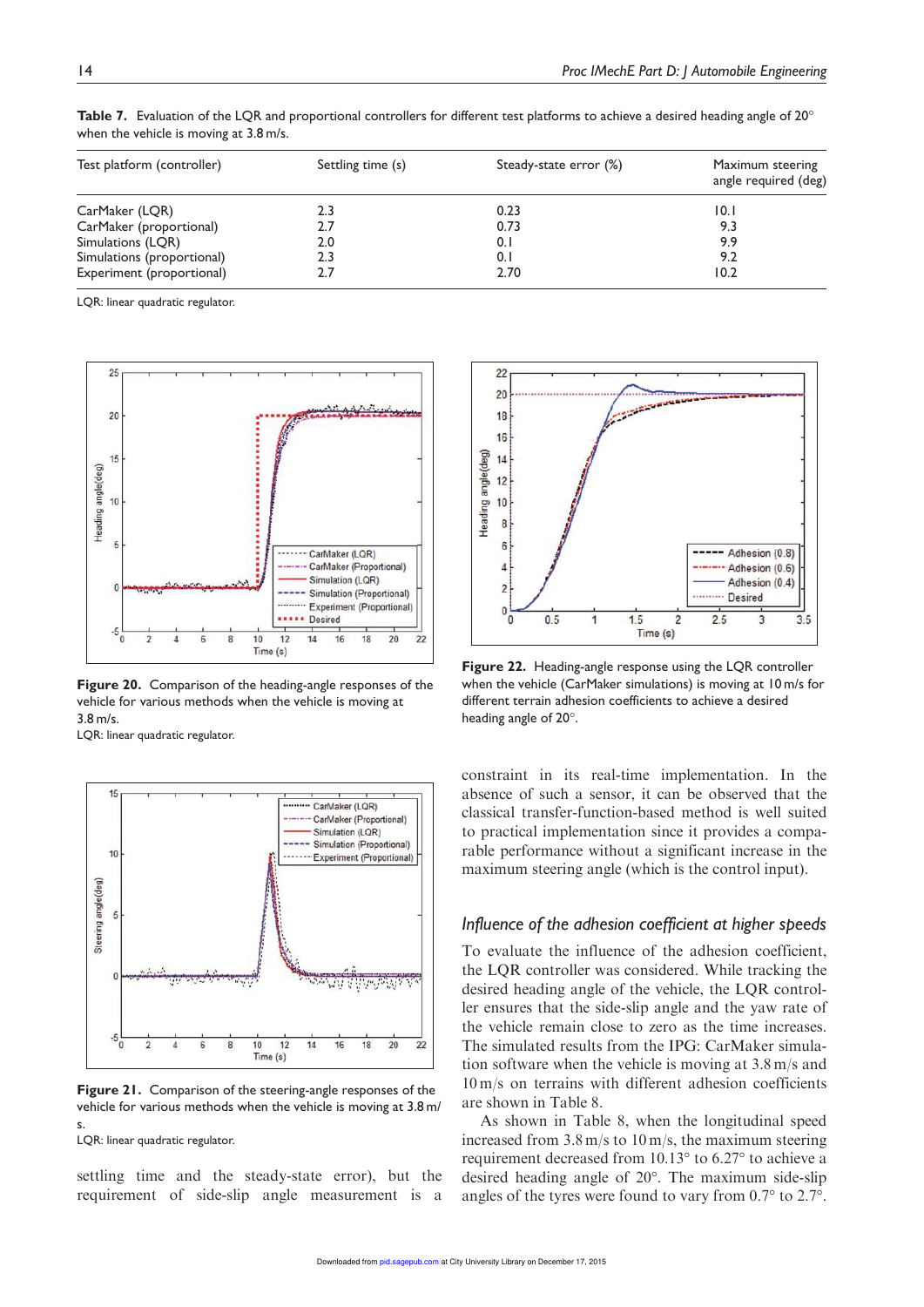| Vehicle speed (m/s) | Terrain adhesion<br>coefficient | Settling time (s) | Steady-state error (%) | Maximum steering<br>angle required (deg) |
|---------------------|---------------------------------|-------------------|------------------------|------------------------------------------|
| 3.8                 | 0.8                             | 2.29              | 0.23                   | 10.13                                    |
| 0.6<br>0.4          |                                 | 2.28              | 0.23                   | 10.15                                    |
|                     |                                 | 2.25              | 0.23                   | 10.18                                    |
|                     | 0.2                             | 2.12              | 0.24                   | 10.40                                    |
| 10                  | 0.8                             | 1.80              | 0.10                   | 6.27                                     |
|                     | 0.6                             | 1.68              | 0.10                   | 6.36                                     |
|                     | 0.4                             | .22               | 0.10                   | 6.80                                     |

Table 8. Evaluation of the LQR controller on the IPG: CarMaker simulation software for different terrain adhesion coefficients to achieve a desired heading angle of  $20^{\circ}$  when the vehicle is moving at 3.8 m/s and 10 m/s.



Figure 23. (a) Heading-angle responses, (b) steering-angle responses, (c) velocity responses and (d) bird's eye view of the vehicle trajectory for a lane-change manoeuvre.

Thus, a linear model for the lateral force of the tyres can be used since the side-slip angle was less than  $5^\circ$ .

It was found that, at a speed of 3.8 m/s, a single gain matrix can be used for different terrain adhesion coefficients from 0.2 to 0.8. Similarly, at 10 m/s, a single gain matrix can be used for adhesion coefficients from 0.4 to 0.8. However, the gain matrix had to be retuned for the terrain adhesion coefficient of 0.2 at this speed. The corresponding heading-angle response from the IPG: CarMaker simulation software using the LQR controller is shown in Figure 22. These results indicate that the heading angle of the AGV can be controlled on different terrains using the LQR controller, but the experimental implementation can be carried out only when a side-slip angle sensor is available on the experimental vehicle.

#### Lane-change manoeuvre

To check further the efficacy of the designed controller, a lane-change manoeuvre was carried out. Figure 23 shows the responses of the heading angle, the controlled steering angle, the velocities in the longitudinal and lateral directions and the bird's eye view of the vehicle trajectory for this lane-change manoeuvre. Initially, the vehicle was driven in a straight line for 12 s to achieve a speed of 3.1 m/s. Then, changes of  $20^{\circ}$  in the heading angle were made at the 12th second and the 20th second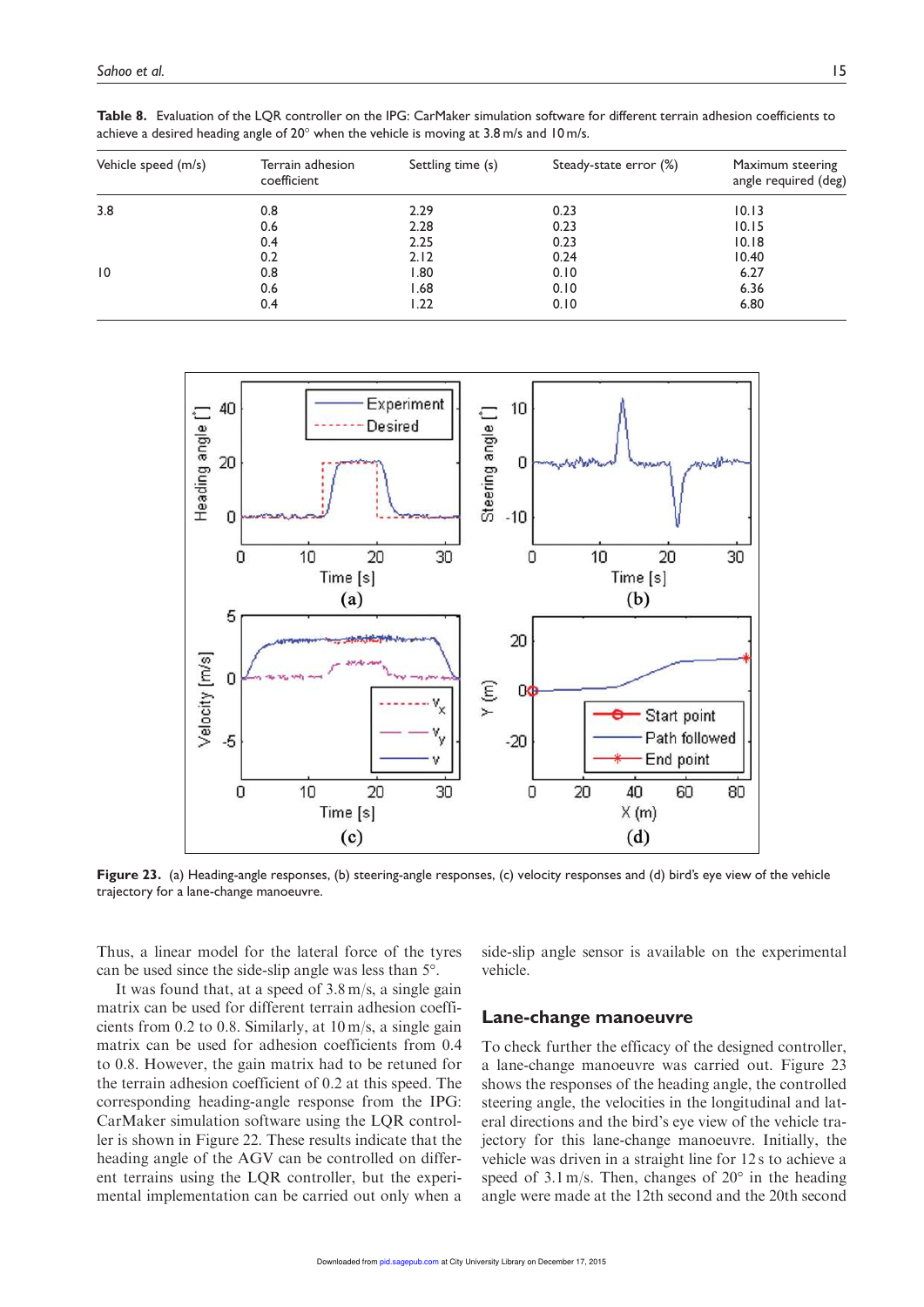to complete the task. A proportional controller gain  $K_p = 0.8$  (see Table 6) was used for the lane-change manoeuvre. As discussed in the previous section, the AGV needs a time of nearly 3 s to achieve the desired heading angle. Therefore, when the vehicle is driven at 3.1 m/s, at least a 3 s gap is required to perform the next command; otherwise, the error in the desired heading angle is accumulated for consecutive waypoints and the vehicle deviates from its planned path. For autonomous navigation, knowledge of the heading-angle response which depends on the longitudinal velocity of the vehicle would be helpful in selection of the waypoints for discretization of the AGV route.

### **Conclusions**

In this paper, a control-oriented model was used to design controllers to track the heading angle of an AGV for different terrain adhesion coefficients at various speeds. This was used to develop a classical transfer-function-based proportional controller and an LQR controller for tracking the desired heading angles. The proposed method was evaluated on a test vehicle using the following:

- (a) an open-loop J-turn manoeuvre for corroborating the system model;
- (b) tracking of the desired heading angle;
- (c) a lane-change manoeuvre.

The developed controllers (a classical transfer-function-based proportional controller and an LQR controller) were evaluated using the IPG: CarMaker simulation platform over a range of speeds, and the proportional controller was also implemented on the experimental test vehicle at low speeds. The following conclusions were drawn from this study.

- 1. For low-speed navigation of an AGV, the headingangle controller response was more sensitive to the speed of the vehicle than to the cornering stiffness of the tyres.
- 2. It was observed that the controller gain is reduced as the speed increases. Therefore, the controller gain needs to be retuned for different speeds, and a gain-scheduling method was considered.
- 3. When the vehicle is moving at a longitudinal speed between 1.7 m/s and 3.8 m/s, a change of  $20^{\circ}$  in the heading angle can be achieved on the experimental vehicle within 3.2 s with 5% steady-state error.
- 4. It was found that a single gain matrix could be used with the LOR-based controller for different terrain adhesion coefficients from 0.4 to 0.8.

#### Acknowledgements

The authors thank the Director, Centre for Artificial Intelligence and Robotics, for granting permission to publish the results of this research. The authors are also

grateful to Dharmendra Kumar Patel at the Centre for Artificial Intelligence and Robotics for his significant support in collecting the experimental data. The authors thank Vignesh Rajaram for his assistance with the IPG: CarMaker simulations. The authors thank the referees and the editor for their constructive comments.

### Declaration of conflict of interest

The authors declare that there is no conflict of interest.

#### Funding

This research received no specific grant from any funding agency in the public, commercial or not-for-profit sectors.

#### References

- 1. Diaz-Calderon A and Kelly A. On-line stability margin and attitude estimation for dynamic articulating mobile robots. Int J Robotics Res 2005; 24(10): 845–866.
- 2. Hellström T and Ringdahl O. Follow the past: a pathtracking algorithm for autonomous vehicles. Int J Veh Autonomous Systems 2006; 4: 216–224.
- 3. Howard TM, Green CJ, Kelly A et al. State space sampling of feasible motions for high-performance mobile robot navigation in complex environments. J Field Robotics 2008; 25: 325–345.
- 4. Urmson C, Anhalt J, Bagnell D et al. Autonomous driving in urban environments: Boss and the urban challenge. J Field Robotics 2008; 25(8): 425–466.
- 5. Ferguson D, Howard TM and Likhachev M. Motion planning in urban environments: Part I. In: IEEE/RSJ international conference on intelligent robots and systems, Nice, France, 22–26 September 2008, pp. 1063–1069. New York: IEEE.
- 6. Bakker E, Nyborg L and Pacejka HB. Tyre modelling for use in vehicle dynamics studies. SAE paper 870421, 1987.
- 7. Dubins LE. On curves of minimal length with a constraint on average curvature and with prescribed initial and terminal positions and tangents. Am J Math 1957;  $79.497 - 516$
- 8. Reeds JA and Shepp RA. Optimal paths for car that goes both forward and backward. Pacif J Math 1990; 145(2): 367–393.
- 9. Schroder J, Gindele T, Jagszent D and Dillmann R. Path planning for cognitive vehicles using risk maps. In: IEEE intelligent vehicles symposium, Eindhoven, The Netherlands, 4–6 June 2008, pp. 1119–1124. New York: IEEE.
- 10. Coombs D, Murphy K, Lacaze A and Legowik S. Driving autonomously off-road up to 35 km/h. In: IEEE intelligent vehicles symposium, Dearborn, Michigan, USA, 3– 5 October 2000, pp. 186–191. New York: IEEE.
- 11. Suppachai H, Silawatchananai C, Parnichkun M and Wuthishuwong C. Double loop controller design for the vehicle's heading control. In: IEEE international conference on robotics and biomimetics, Guilin, People's Republic of China, 19–23 December 2009, pp. 989–994. New York: IEEE.
- 12. Lee MH, Lee KS, Park HG et al. Robust lateral controller for an unmanned vehicle via a system identification